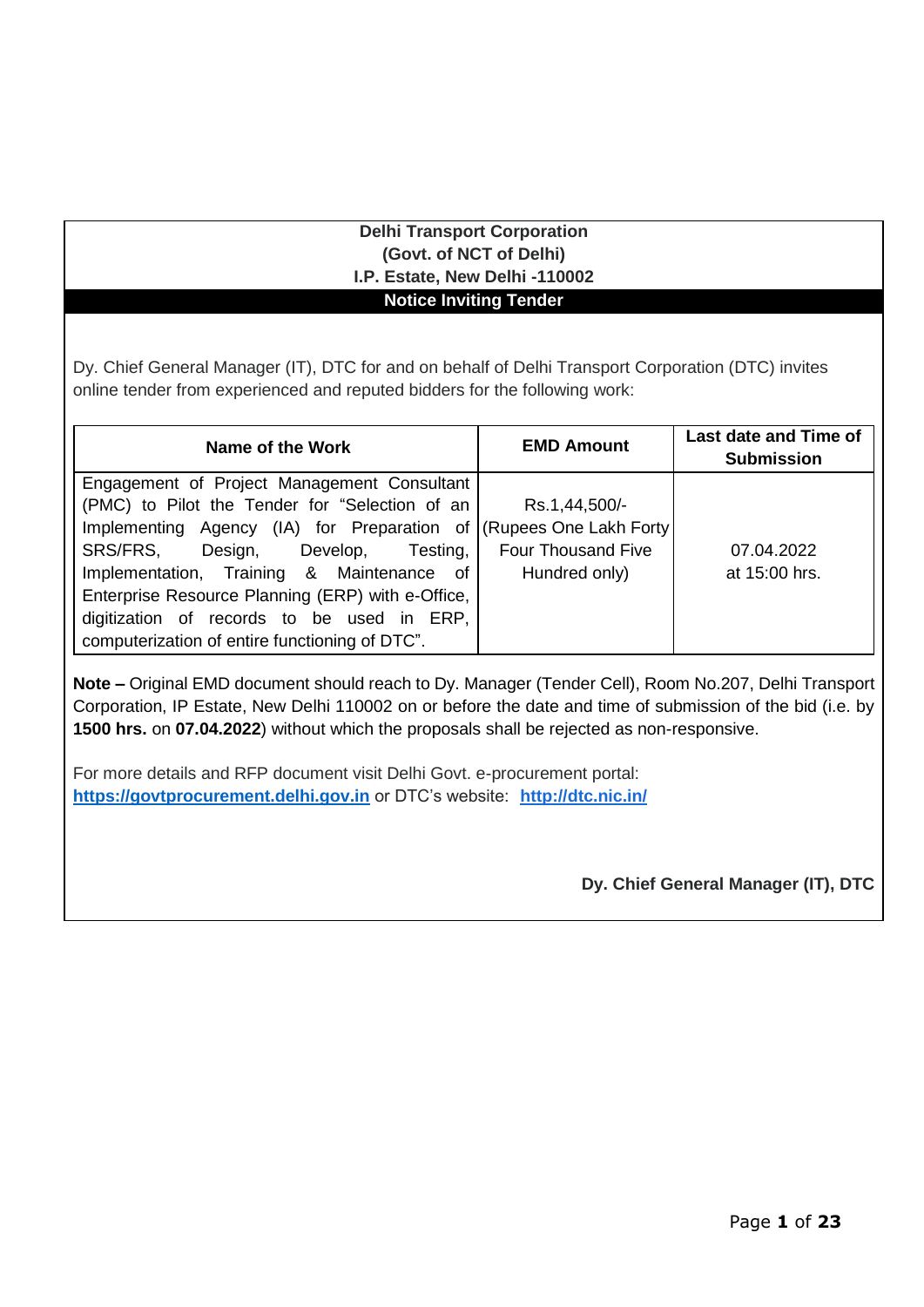

**Request for Proposal For Engagement of Project Management Consultant (PMC) to Pilot the Tender of Selection of an Implementing Agency (IA) for Preparation of SRS/FRS, Design, Develop, Testing, Implementation, Training & Maintenance of Enterprise Resource Planning (ERP) with e-Office, digitization of records to be used in ERP, computerization of entire functioning of DTC**

> **By Delhi Transport Corporation (Govt. of NCT of Delhi) IT Department, IP Estate New Delhi – 110002 Tel Nos.: - 011 21401245 E-mail:** [dcgmit@dtc.nic.in](mailto:dcgmit@dtc.nic.in) **Official Website: http://dtc.nic.in/**

**Tender Document Number: DTC/IT(HQ)/ERP/2022/01**

**March'2022**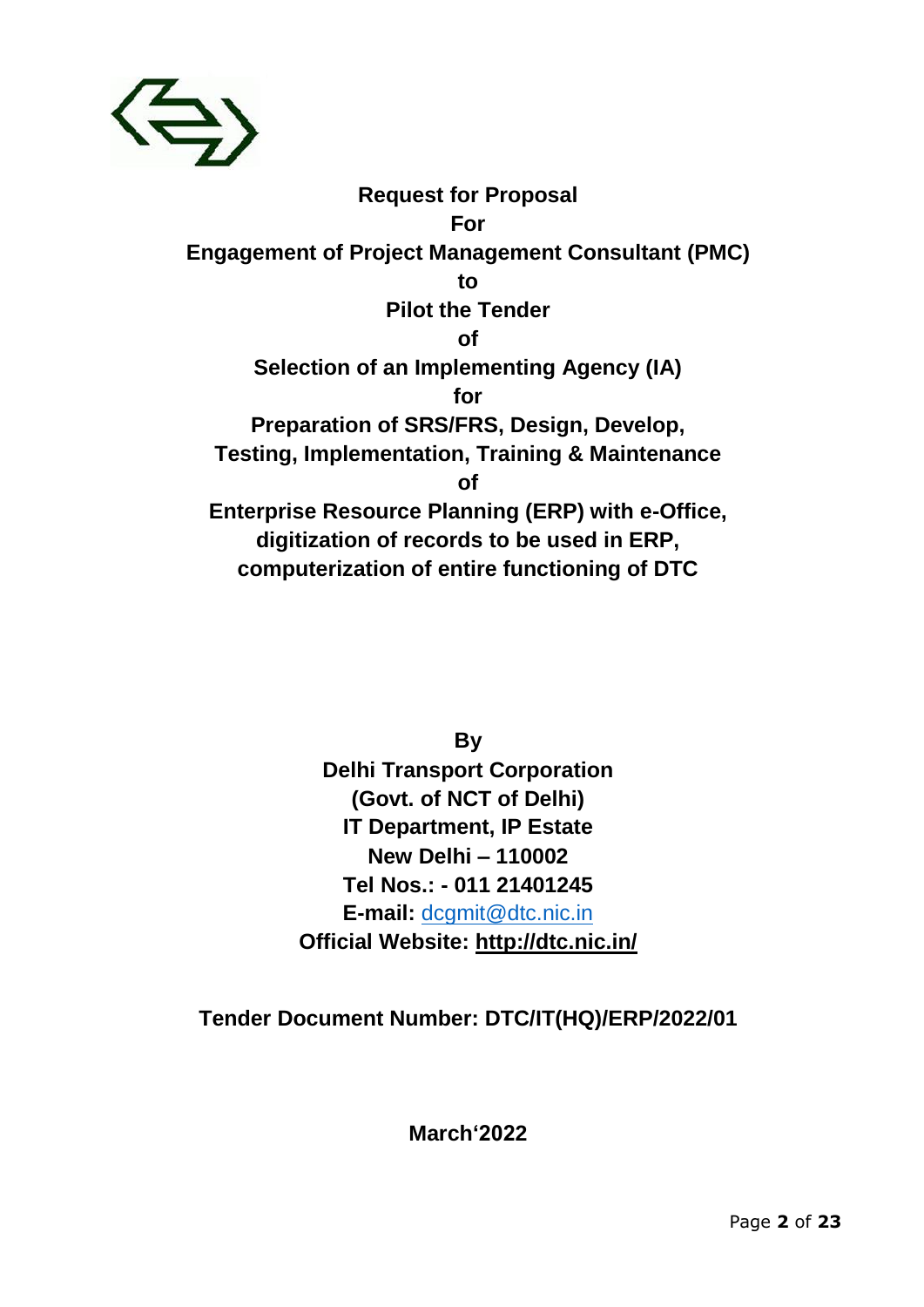# **INDEX**

| S.<br>No. | <b>Particulars</b>                                               | Page<br>Nos.   |
|-----------|------------------------------------------------------------------|----------------|
| 1.        | Table- Important Information / Time schedule of<br><b>Bid</b>    | $\overline{4}$ |
| 2.        | Introduction/Background                                          | <u>5-7</u>     |
| 3.        | Scope of Work                                                    | <u>7-9</u>     |
| 4.        | <b>Eligibility Criteria</b>                                      | <u>9-10</u>    |
| 5.        | <b>General Terms and Conditions</b>                              | $10 - 14$      |
| 6.        | Responsibility and Standards of Performance of<br>the Consultant | <u>14</u>      |
| 7.        | <b>Payment Terms</b>                                             | <u> 15</u>     |
| 8.        | Time Line and Penalty                                            | <u>15-16</u>   |
| 9.        | <b>Formats for Bidders</b>                                       | 17-23          |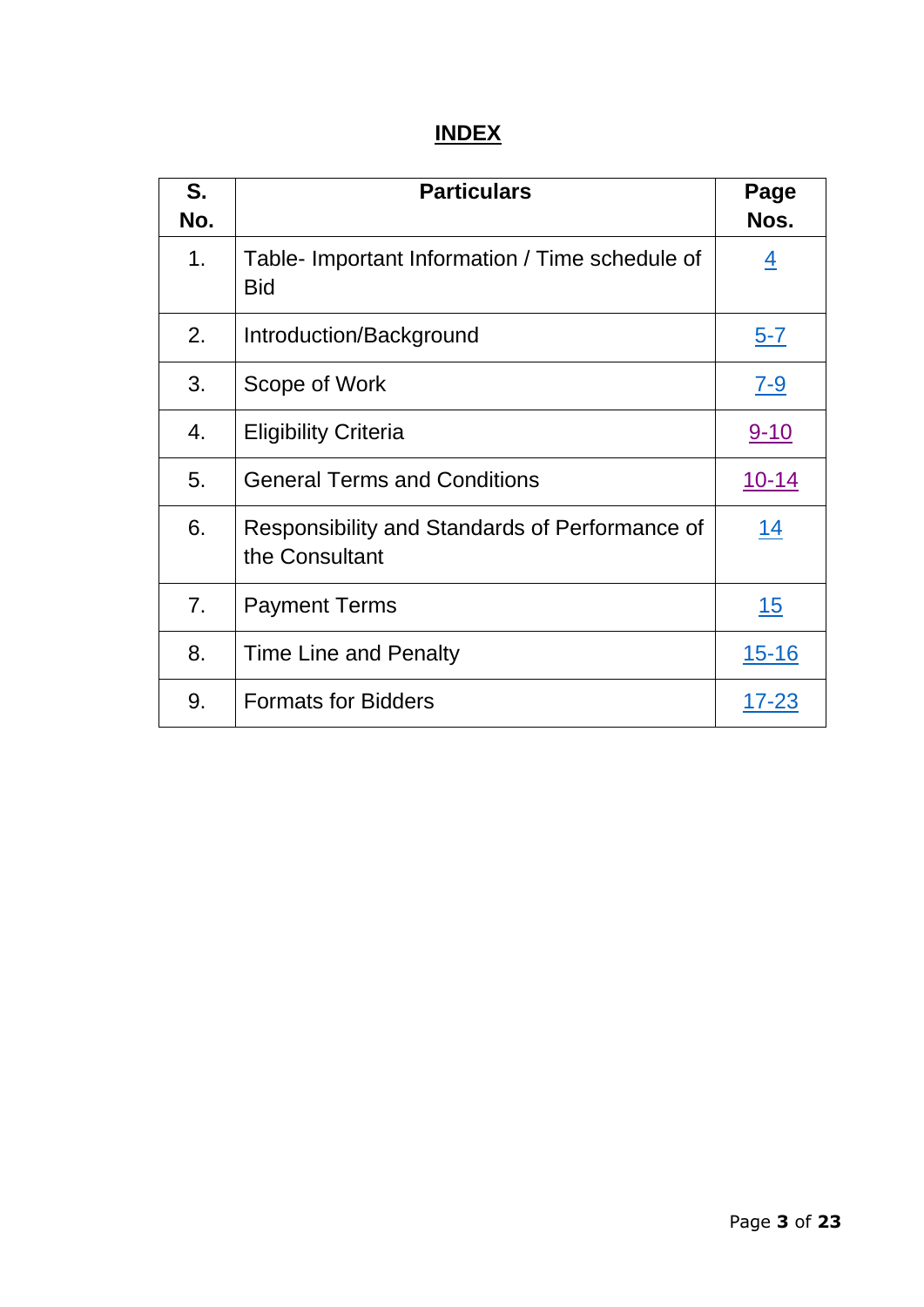### <span id="page-3-0"></span>**1. Table- Important Information / Time schedule of Bid**

| #   | <b>Information</b>                                                  | <b>Details</b>                                                                                                                                                                                                                                                                                                                                                                                                                                                                                                                                                                    |
|-----|---------------------------------------------------------------------|-----------------------------------------------------------------------------------------------------------------------------------------------------------------------------------------------------------------------------------------------------------------------------------------------------------------------------------------------------------------------------------------------------------------------------------------------------------------------------------------------------------------------------------------------------------------------------------|
| 1.  | Project Name/ Name of Work                                          | Request for Proposal for Engagement of Project Management<br>Consultant (PMC) to Pilot the Tender of "Selection of an<br>Implementing Agency (IA) for Preparation of SRS/FRS, Design,<br>Develop, Testing, Implementation, Training & Maintenance of<br>Enterprise Resource Planning (ERP) with e-Office, digitization<br>of records to be used in ERP, computerization of entire<br>functioning of DTC"                                                                                                                                                                          |
| 2.  | Tender Reference No.                                                | DTC/IT(HQ)/ERP/2022/01                                                                                                                                                                                                                                                                                                                                                                                                                                                                                                                                                            |
| 3.  | Ministry/Division                                                   | Delhi Transport Corporation, Government of NCT of Delhi                                                                                                                                                                                                                                                                                                                                                                                                                                                                                                                           |
| 4.  | Procuring Entity and Agency<br>Name                                 | Delhi Transport Corporation, (Govt. of NCT of Delhi), IT<br>Department, IP Estate, New Delhi - 110002                                                                                                                                                                                                                                                                                                                                                                                                                                                                             |
| 5.  | <b>Procurement Method</b>                                           | Open e-tender                                                                                                                                                                                                                                                                                                                                                                                                                                                                                                                                                                     |
| 6.  | Mode of Tendering                                                   | e-tender through e-procurement portal of GNCTD at<br>(https://govtprocurement.delhi.gov.in) and DTC's official website                                                                                                                                                                                                                                                                                                                                                                                                                                                            |
| 7.  | <b>EMD Amount</b>                                                   | An EMD of Rs.1,44,500/- (Rupees One Lakh Forty Four Thousand<br>Five Hundred only) in the form of Demand Draft/Banker's Cheque or<br>Fixed Deposit Receipt, from any of the Scheduled Banks only drawn<br>in favour of "Delhi Transport Corporation" is to be submitted in<br>original and should reach to Dy. Manager(Tender Cell), Room<br>No.207, Delhi Transport Corporation, IP Estate, New Delhi 110002<br>on or before the date and time of submission of the bid (i.e. by 1500<br>hrs. on 07.04.2022) without which the proposals shall be rejected as<br>non-responsive. |
| 8.  | Last Date for submission of<br>written queries for<br>clarification | <b>Bidders</b><br>their queries (If any) at Email<br>send<br>may<br>dcgmit@dtc.nic.in by 21.03.2022.                                                                                                                                                                                                                                                                                                                                                                                                                                                                              |
| 9.  | Pre-bid meeting - Date,<br>time, and venue                          | Pre-Bid conference will be held on 23.03.2022 at 1500 hrs. in the<br>Conference Room of Delhi Transport Corporation, HQs, IP state,<br>New Delhi - 110002<br>(In case Video Conference meeting will be organized then meeting<br>link will be uploaded on e-Procurement portal and DTC website)                                                                                                                                                                                                                                                                                   |
| 10. | Date of 'Replies to Queries'                                        | 'Replies to Queries' will be uploaded on<br>(https://govtprocurement.delhi.gov.in) and DTC's official website<br>dtc.nic.in by 28.03.2022                                                                                                                                                                                                                                                                                                                                                                                                                                         |
| 11. | Date and Time, Venue for<br>opening of Technical bid                | 07.04.2022 at 15.30 hrs. at Dy. Manager(Tender Cell), Room<br>No.207, Delhi Transport Corporation, HQs, IP state, New Delhi -<br>110002.                                                                                                                                                                                                                                                                                                                                                                                                                                          |
| 12. | Date and Time for opening of<br><b>Commercial Bid</b>               | The technically qualified bidders will be intimated subsequently.                                                                                                                                                                                                                                                                                                                                                                                                                                                                                                                 |
| 13. | <b>Estimated Project Cost</b>                                       | Rs.72.25 Lakhs (Excl. GST)                                                                                                                                                                                                                                                                                                                                                                                                                                                                                                                                                        |
| 14. | Contact details                                                     | Dy.CGM(IT), Delhi Transport Corporation, HQs, IP state, New Delhi<br>$-110002$<br>Tele No.011-21401245<br>E-mail id dcgmit@dtc.nic.in                                                                                                                                                                                                                                                                                                                                                                                                                                             |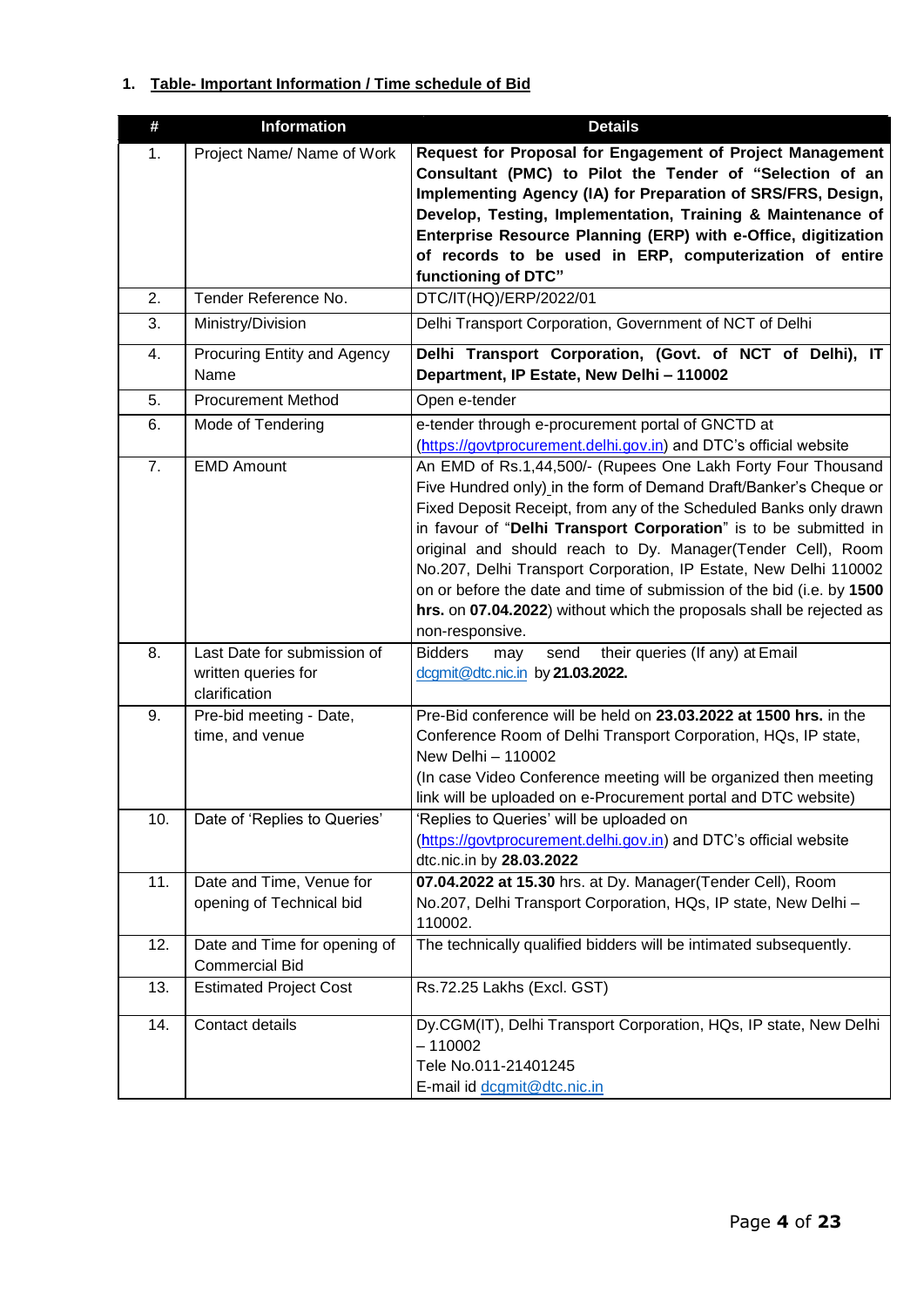# <span id="page-4-0"></span>2. **Introduction / Background**

Govt. of India took over the management of the undertaking by passing the Delhi Road Transport Laws (Amendment) Act, in 1971. It took over the assets and liabilities from the erstwhile Delhi Transport Undertaking (DTU) operated by the Municipal Corporation of Delhi till 2nd Nov,1971. Thus the DTC was set up in 1971. In section 22 of the Road Transport Corporation Act, 1950, following objectives were laid down for the DTC:

- To provide or secure or promote an efficient, economical, reliable and properly coordinated system the road transport in Union Territory of Delhi and any extended area.
- In doing so, it shall act on business principles.
- To achieve a high level operational efficiency.
- To charge fares not exceeding those prescribed by the State Under Section 43(1)(i) of the Motor Vehicle Act, 1939.
- To attain financial self-sufficiency.

DTC which was functioning under the administrative control of Govt. of India, was finally taken over by Govt. of NCT, Delhi on 05.08.1996.

Delhi Transport Corporation is operating 35 depots with 3744 buses, 10726 drivers, 15726 conductors and 2917 allied staff. The operation and maintenance of buses are being carried out from these depots headed by a Depot Manager. Depots are further divided into four regions e.g. North, East, West and South headed by Regional Managers.

Following are the main departments: -

- i. Operation Wing (Functioning of depot, Functioning of Regional Office & FCMS)
- ii. Traffic Department (Schedule & Planning of Buses etc.)
- iii. Personnel Department (All HRM activities)
- iv. Administration Department (Policy Matters)
- v. Finance Department
- vi. Strategic Business Unit (SBU) (Procurement, CAMC of buses etc.)
- vii. Civil Department
- viii. Publicity Department
- ix. Law Department
- x. Estate Department
- xi. Mechanical Department
- xii. Central Control Room(CCR) & Central Complaint Cell (CCC)
- xiii. Monitoring Cell
- xiv. R&D Cell
- xv. Training School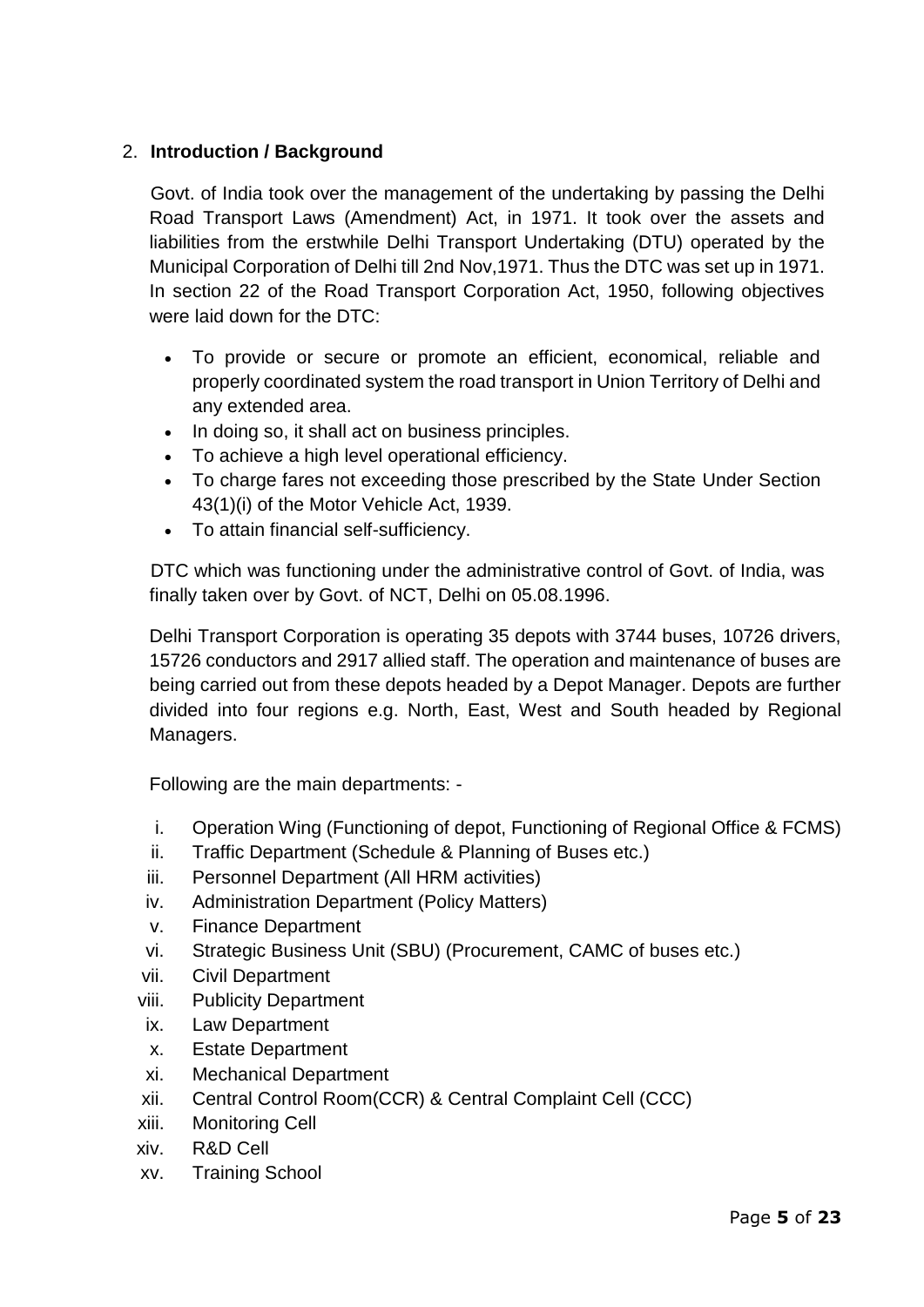- xvi. Payroll Section
- xvii. PF Section
- xviii. Pension Cell
- xix. Purchase Department (MS-1)
- xx. Staff Car Section (R&I)
- xxi. Public Relation (PR)
- xxii. Industrial Relation (IR)
- xxiii. Security Department
- xxiv. Road Safety Cell (RSC) etc.

Entire functioning of DTC is to be computerized after implementing ERP (Enterprise Resource Planning) with e-Office and following areas/modules are to be computerized/ digitized under ERP project to be integrated for operation from a single platform (Web based Solution with Mobile Apps): -

- i. Recruitment and Posting
- ii. Employee Management (Transfer & Posting)
- iii. Buses Management
- iv. Scheduling & Planning (like Route etc.)
- v. Inventory Management
- vi. Financial Management (Accounts, Payroll, PF, Pension, Purchase & Billing)
- vii. Operation Management
- viii. Repair & Maintenance Management
- ix. Court Cases Management
- x. Workflow Management
- xi. Policy Matters
- xii. Trainings
- xiii. Public utility services/software management
- xiv. Integration/upgradation of all existing software's
- xv. Marketing/Publicity
- xvi. Reporting Tool/Dashboard etc.

The details of the present IT Projects are as under:

- i. IP-CCTV & AVTS System
- ii. Depot Operation System.
- iii. 'One Delhi'/ 'Chartr App' System.
- iv. Recruitment Portals (Driver & all staff)
- v. Online Bus Pass System
- vi. E-Learning System
- vii. Complaint Management System (CMS) Mobile App.
- viii. Online Delhi Kathmandu Bus Booking Portal
- ix. HRMS (Partial)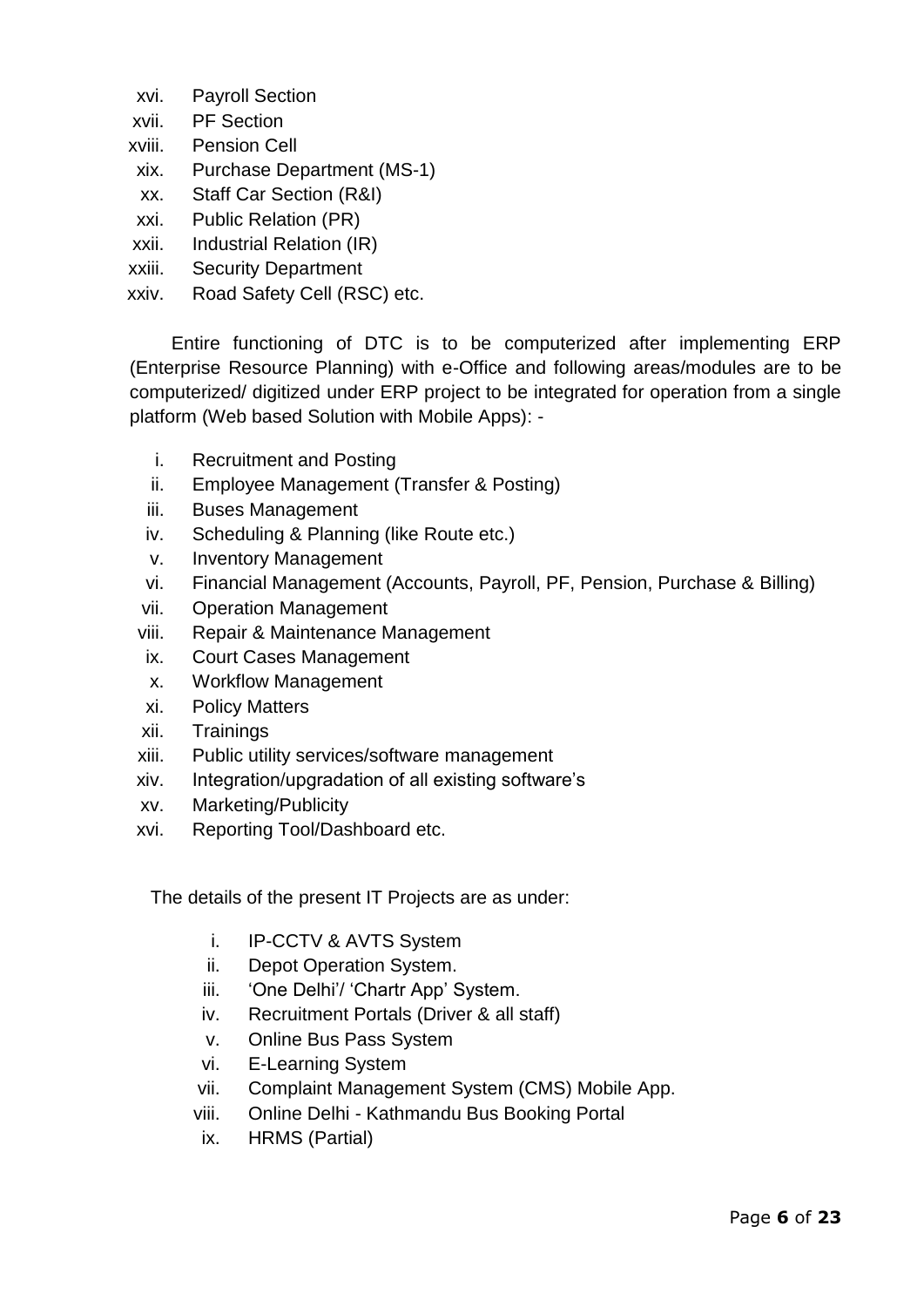- x. Payroll +PF +Pension (Existing software + to be developed IFMS software)
- xi. PoS machine system of Pass Sections
- xii. Biometric System (\* New machines to be inducted)
- xiii. AFCS system (\* New system to be implemented)

The Delhi Transport Corporation (Govt. of NCT of Delhi) invite bids to engage Project Management Consultant (PMC) to pilot the tender for "**Selection of an Implementing Agency (IA) for Preparation of SRS/FRS, Design, Develop, Testing, Implementation, Training & Maintenance of Enterprise Resource Planning (ERP) with e-Office, digitization of records to be used in ERP, computerization of entire functioning of DTC".**

#### <span id="page-6-0"></span>**3. Scope of Work**

The objective of this tender is to engage PMC to prepare tender document, bid management activities & finalization of tender for implementation of ERP with eoffice in DTC. The activities which a PMC will perform *inter-alia are* as under: -

- i. To study the present system entirely and existing softwares.
- ii. Liaise with DTC authorities and carry out study to identify the ERP based solutions requirements at DTC and incorporation of all the existing modules working in the corporation.
- iii. The ERP based Solution requirements at DTC to include all the departments and other modules by the consultant during study.
- iv. To inspect various branches of DTC, and collecting the data available with DTC and Various Branches and analyzing the same. And then prepare the tender document for the ERP based Solution requirements at DTC.
- v. Suggest appropriate specification for ERP based Solution.
- vi. Preparation of Tender, Tender Bill of Quantity (BOQ) and Commercial Format, Specifications, Estimated Cost, etc. for the ERP based Solution at DTC.
- vii. Preparation of guidelines, qualification criteria, timelines, etc. for ERP based Solution at DTC.
- viii. Providing Project Management Services required during the delivery, development, installation and commissioning of the ERP based solution by the Successful Vendor.
	- ix. To evolve / develop the scope of work for integrated ERP so as to ensure that entire functioning of DTC is computerized in a best possible manner, besides to optimize the production (i.e. KMs production of DTC buses in a qualitative manner) improving operations & monitoring of buses, improving revenue models, improving the efficiency of various departments using contemporary / AI technologies etc.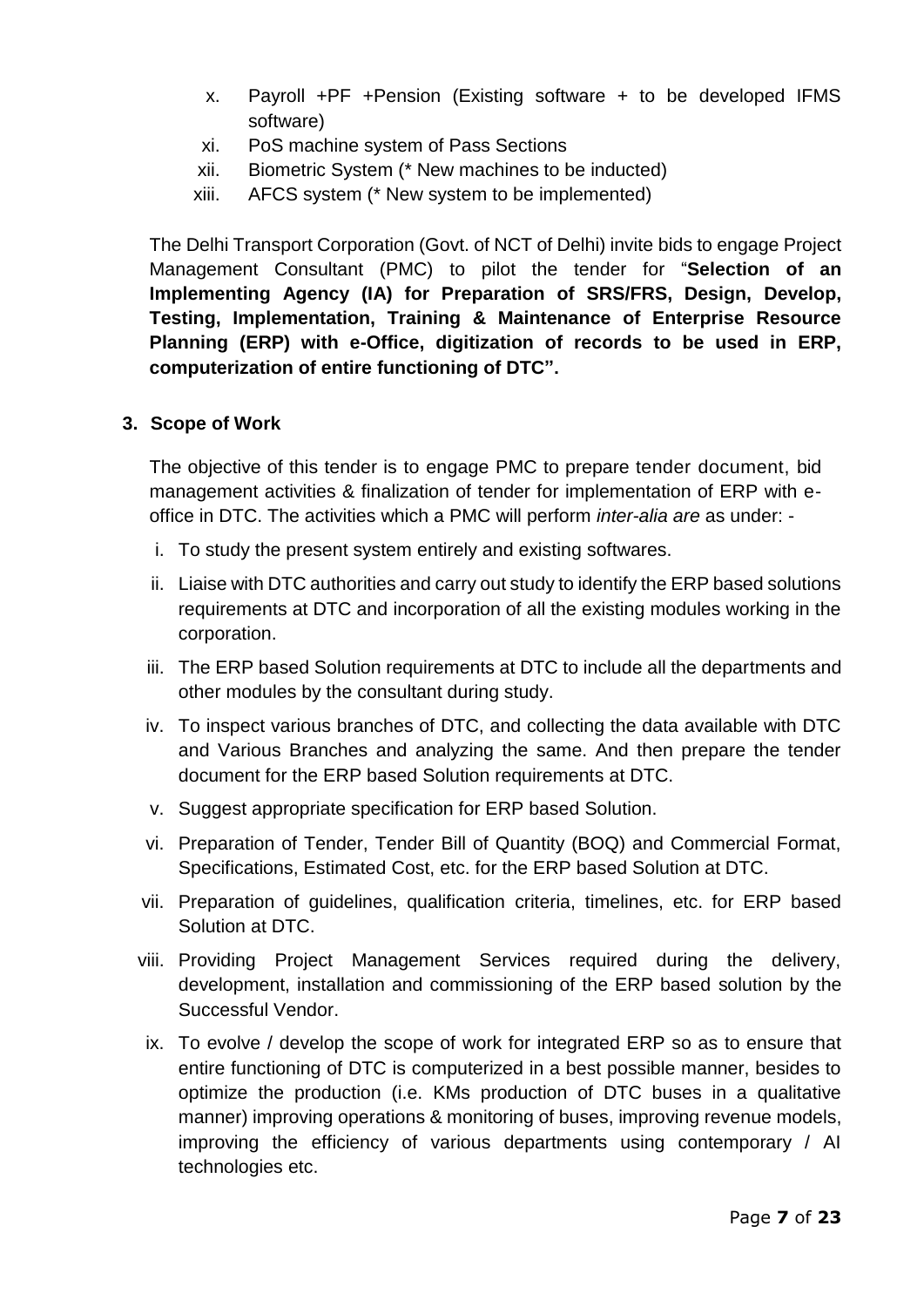- x. To determine the estimated cost of the Project based on the technology to be used and volume of the work to be digitized/computerized with full justification.
- xi. Other technical parameters are also to be suggested like eligibility / selection criteria for the firms, which software technology platform to be used for implementing ERP and computerizing entire functioning of DTC, which type of cloud will be safe, secure, sustainable and suitable for such type of sensitive and voluminous work. The requirement of the cloud capacity/size is also to be estimated based on the volume of the work.
- xii. The PMC is required to submit a Detailed Project Report (DPR) of the ERP Project with the expected rates before starting the tendering process.
- xiii. To prepare the Tender Document/ [Request for Proposal (RFP)] for implementing "Selection of an Implementing Agency (IA) for Preparation of SRS/FRS, Design, Develop, Testing, Implementation, Training & Maintenance of Enterprise Resource Planning (ERP) with e-Office, digitization of records to be used in ERP, computerization of entire functioning of DTC" along with Hosting Services (Data Center/ Disaster Recovery Center) as per requirement of DTC.
- xiv. To prepare Bid Invitation Notice/ NIT.
- xv. To organize Pre-Bid Meeting.
- xvi. Consequent to the Pre Bid Meeting, preparation of 'Replies to the queries' received from the prospective bidders through mail, letters & in the Pre-Bid Meeting before freezing of the Tender Document.
- xvii. To remain present at the time of opening of Bids.
- xviii. To do the complete evaluation of Tender Bids including Technical & Financial evaluation and submission of final evaluation report with justification for determination of reasonableness of the L-1 quoted prices to the competent authority for approval / further action.
- xix. To prepare Letters of Acceptance (LoA), Work Order, Agreement, etc. for "Selection of an Implementing Agency (IA) for Preparation of SRS/FRS, Design, Develop, Testing, Implementation, Training & Maintenance of Enterprise Resource Planning (ERP) with e-Office, digitization of records to be used in ERP, computerization of entire functioning of DTC".
- xx. After Commissioning and before Roll out of Project in all Depots/Units by IA, PMC will organize the User Acceptance Test (UAT) of the system.
- xxi. To undertake all activities as indicated above at the PMC's expenses without cost escalation (i.e. without additional cost to Delhi Transport Corporation, GNCT of Delhi), in the event of annulling of the tender/ retendering due to any reason.
- xxii. GFR, CVC guidelines, directions of Government of NCT of Delhi & Meity must be followed.
- xxiii. To deploy a team of the following minimum number of Management/Technical Experts for carrying out all above mentioned activities: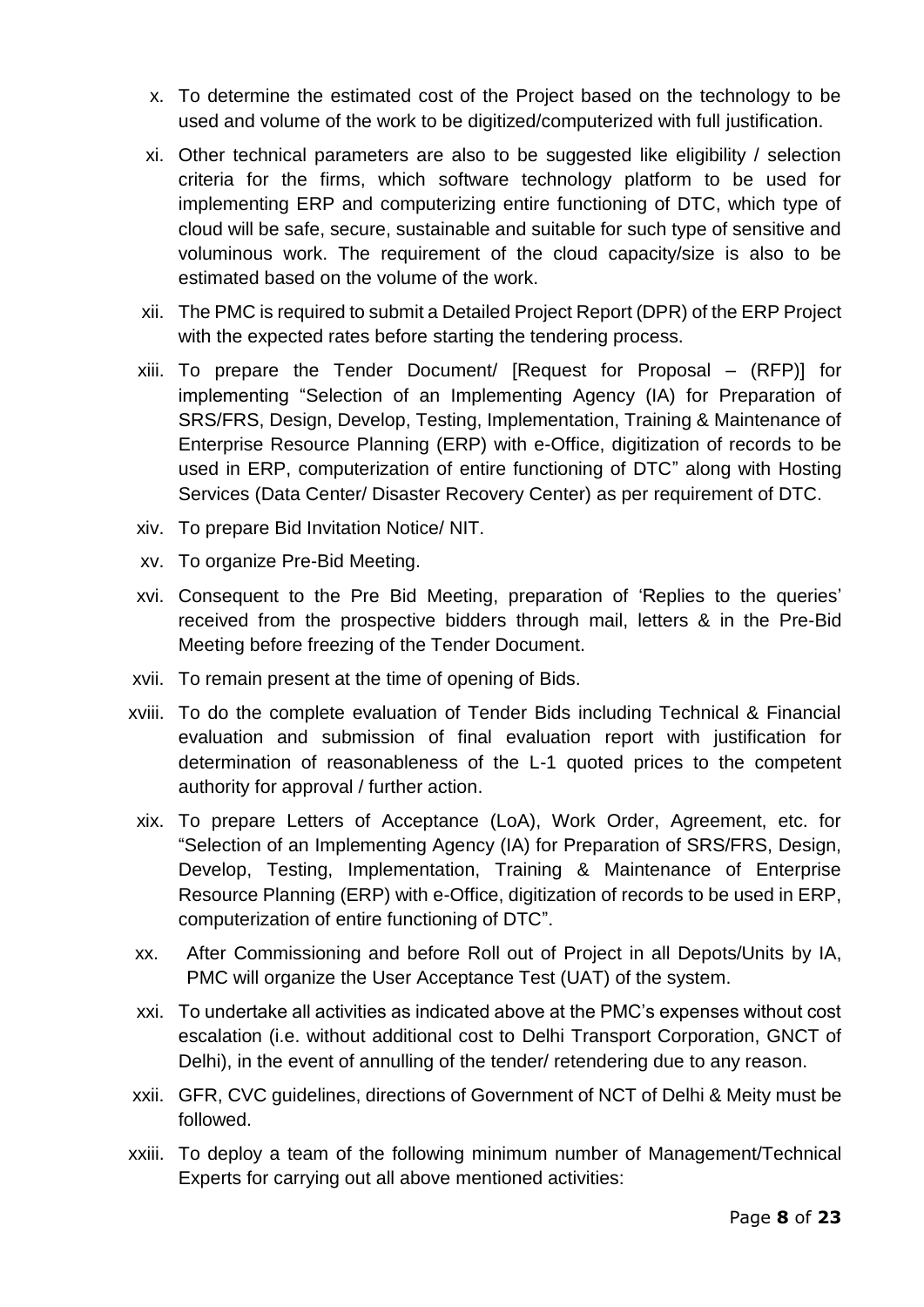| S.  | <b>Type of Consultant</b>                | <b>Resource Category</b>  | <b>Minimum</b> |
|-----|------------------------------------------|---------------------------|----------------|
| No. |                                          |                           | Quantity       |
| -1  | Consultant with 10 years and < 15 years' | <b>Management Profile</b> | <b>One</b>     |
|     | experience (Management Profile)          |                           |                |
| 2   | Consultant with 6 years and < 10 years'  | <b>Management Profile</b> | One            |
|     | experience (Management Profile)          |                           |                |
| 3   | Consultant with 6 years and < 10 years'  | <b>Technology Profile</b> | One            |
|     | experience (Technology Profile)          |                           |                |
| 4   | Consultant with 3 years and < 6 years'   | <b>Technology Profile</b> | <b>One</b>     |
|     | experience (Technology Profile)          |                           |                |

\*Details of such experts be provided to DTC after the issuance of Work Order with their Name, Designation, Contact Details, Nature of Work, Responsibility etc. in the PMU (Project Management Unit).

xxiv. To perform any other activity related to 'Bid Process Management' till Final completion as per requirements & directions of DTC.

# <span id="page-8-0"></span>4. **Eligibility Criteria**

The invitation for response is open to all Consultancy Firms who fulfills the eligibility criteria as specified below: -

| S.             | <b>Eligibility Criteria</b>                                                                                                                                                                                                                                                                                                                                                                                      | <b>Document Proof to be submitted</b>                                                   |  |
|----------------|------------------------------------------------------------------------------------------------------------------------------------------------------------------------------------------------------------------------------------------------------------------------------------------------------------------------------------------------------------------------------------------------------------------|-----------------------------------------------------------------------------------------|--|
| No.            |                                                                                                                                                                                                                                                                                                                                                                                                                  |                                                                                         |  |
| $\mathbf{1}$   | The bidder should be duly registered company<br>registered under Indian Companies Act, 1956<br><b>OR</b><br>A partnership firm registered under Indian Partnership                                                                                                                                                                                                                                               | Certificate<br>of<br>Incorporation/<br>Registration.                                    |  |
|                | Act, 1932                                                                                                                                                                                                                                                                                                                                                                                                        |                                                                                         |  |
|                | <b>OR</b>                                                                                                                                                                                                                                                                                                                                                                                                        |                                                                                         |  |
|                | registered<br>under<br>the<br>Limited<br>company<br>A<br>Liability Partnership (LLP), Act, 2008<br><b>OR</b>                                                                                                                                                                                                                                                                                                     |                                                                                         |  |
|                | Any Government/ PSU body or a society registered                                                                                                                                                                                                                                                                                                                                                                 |                                                                                         |  |
|                | under Societies Registration Act, 1860 and who have                                                                                                                                                                                                                                                                                                                                                              |                                                                                         |  |
|                | its registered office in India.                                                                                                                                                                                                                                                                                                                                                                                  |                                                                                         |  |
| 2              | The firm should have valid GST Registration no.                                                                                                                                                                                                                                                                                                                                                                  | Self-Certified copies of certificate.                                                   |  |
|                |                                                                                                                                                                                                                                                                                                                                                                                                                  |                                                                                         |  |
| 3              | Average Turn-over of the firm related to General<br>Consultancy work should be minimum Rs.25 Lakh<br>during last three Financial Year 2018-19, 2019-20 &<br>2020-21.                                                                                                                                                                                                                                             | Certificate from CA firm.                                                               |  |
| $\overline{4}$ | Experience of having<br><b>Experience:</b><br>successfully<br>similar<br>works<br>(ERP<br>completed<br>complete<br>or<br>organization)<br>computerization<br>of<br>any<br>in.<br>any<br>Government/ PSU body, during last 7 years ending last<br>day of month previous to the one in which applications<br>are invited should be either of the following: -<br>a. Three similar completed works costing not less | Certified copies of the Work Orders<br>& Completion certificates as the<br>case may be. |  |
|                | than the amount equal to 40% of the estimated                                                                                                                                                                                                                                                                                                                                                                    |                                                                                         |  |
|                | cost.                                                                                                                                                                                                                                                                                                                                                                                                            |                                                                                         |  |
|                | <b>OR</b>                                                                                                                                                                                                                                                                                                                                                                                                        |                                                                                         |  |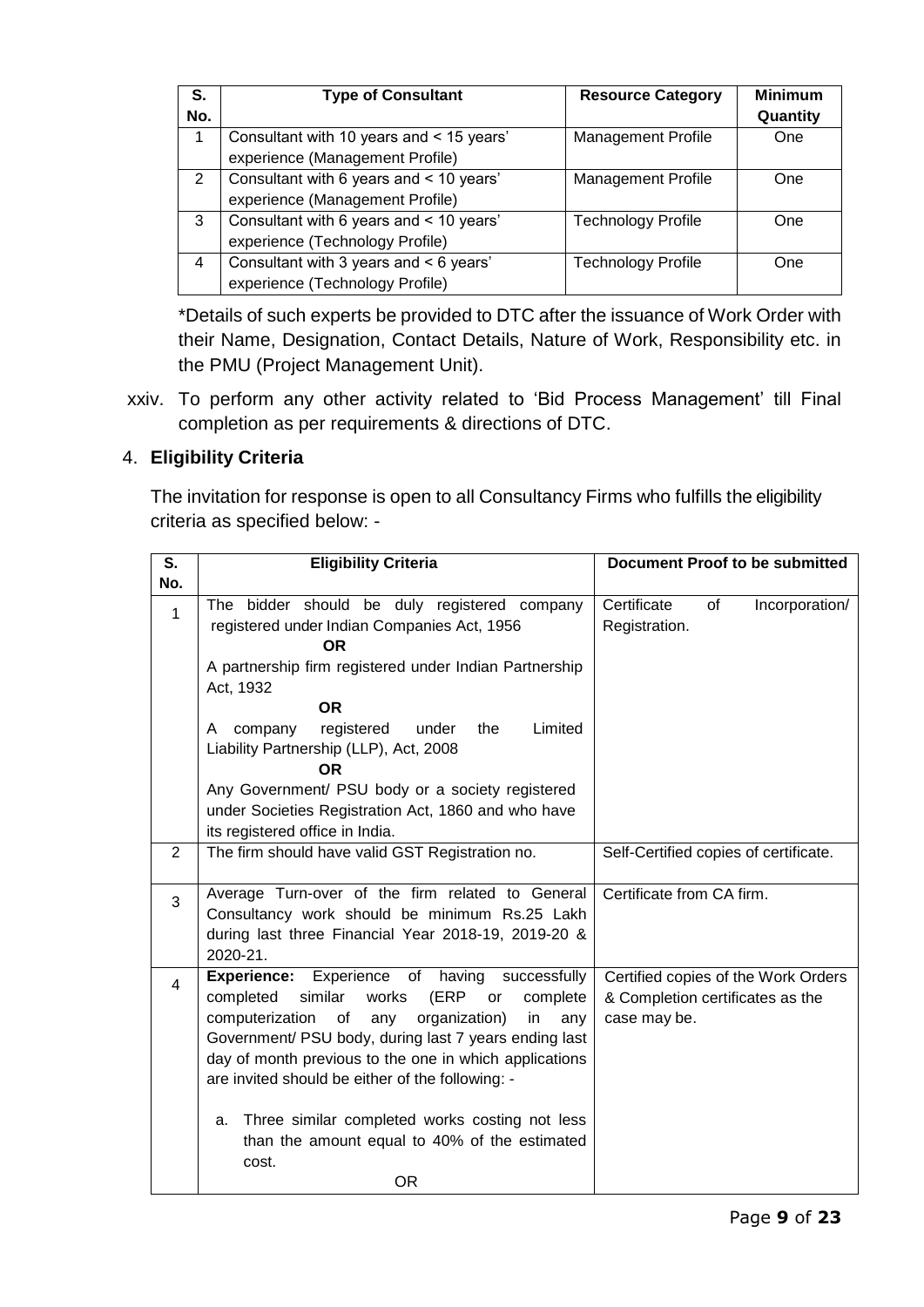|   | b. Two similar completed works costing not less than<br>the amount equal to 50% of the estimated cost.<br>OR<br>One similar completed work costing not less than<br>C.                                                                                                                                                                                                                                                    |                                                                                                                                               |
|---|---------------------------------------------------------------------------------------------------------------------------------------------------------------------------------------------------------------------------------------------------------------------------------------------------------------------------------------------------------------------------------------------------------------------------|-----------------------------------------------------------------------------------------------------------------------------------------------|
|   | the amount equal to 80% of the estimated cost.                                                                                                                                                                                                                                                                                                                                                                            |                                                                                                                                               |
| 5 | Technical Manpower strength of the Company as per<br>following details:<br>1. Consultant with 10 years and < 15 years'<br>experience (Management Profile)<br>Consultant with 6 years and < 10 years' experience<br>2.<br>(Management Profile)<br>Consultant with 6 years and < 10 years' experience<br>3.<br>(Technology Profile)<br>Consultant with 3 years and $\leq 6$ years' experience<br>4.<br>(Technology Profile) | Self-certificate from HR<br>Department along with CVs be<br>submitted for the 4<br>Management/Technical Experts as<br>per required experience |

**Technical Qualification Criteria:** Bidders who meet the eligibility criteria would be considered as qualified to move to the next stage of financial evaluation.

**Commercial Bid Evaluation:** The Financial Bids of technically qualified bidders will be opened on e-procurement portal, on the date prescribed subsequently. The bidder should quote their prices only as per the financial bid format. Any conditional bid would be rejected.

#### <span id="page-9-0"></span>5. **General Terms and Conditions**

#### **5.1 Earnest Money Deposit (EMD):**

- a. An EMD of Rs.1,44,500/- (Rupees One Lakh Forty Four Thousand Five Hundred only) in the form of Bank Guarantee/Demand Draft/Banker's Cheque or Fixed Deposit Receipt, from any of the Scheduled Banks only drawn in favour of "Delhi Transport Corporation" is to be submitted on or before last date of bid submission without which the proposals shall be rejected as nonresponsive.
- b. EMD shall be exempted for MSE firms.
- c. No interest shall be payable by DTC on EMD.
- d. The EMD of the unsuccessful bidders would be returned back within one month of signing of the contract with successful bidder.
- e. In case of the Selected Bidder, EMD shall be retained till the selected bidder submits Performance Security as per relevant clause.
- f. In the following circumstances EMD shall be forfeited by DTC:
	- i. If the firm does not start the work as per stipulated timelines or withdraws its bids during the period of Bid validity or prior to award of work.
	- ii. If a Bidder engages in a corrupt practice, fraudulent practice,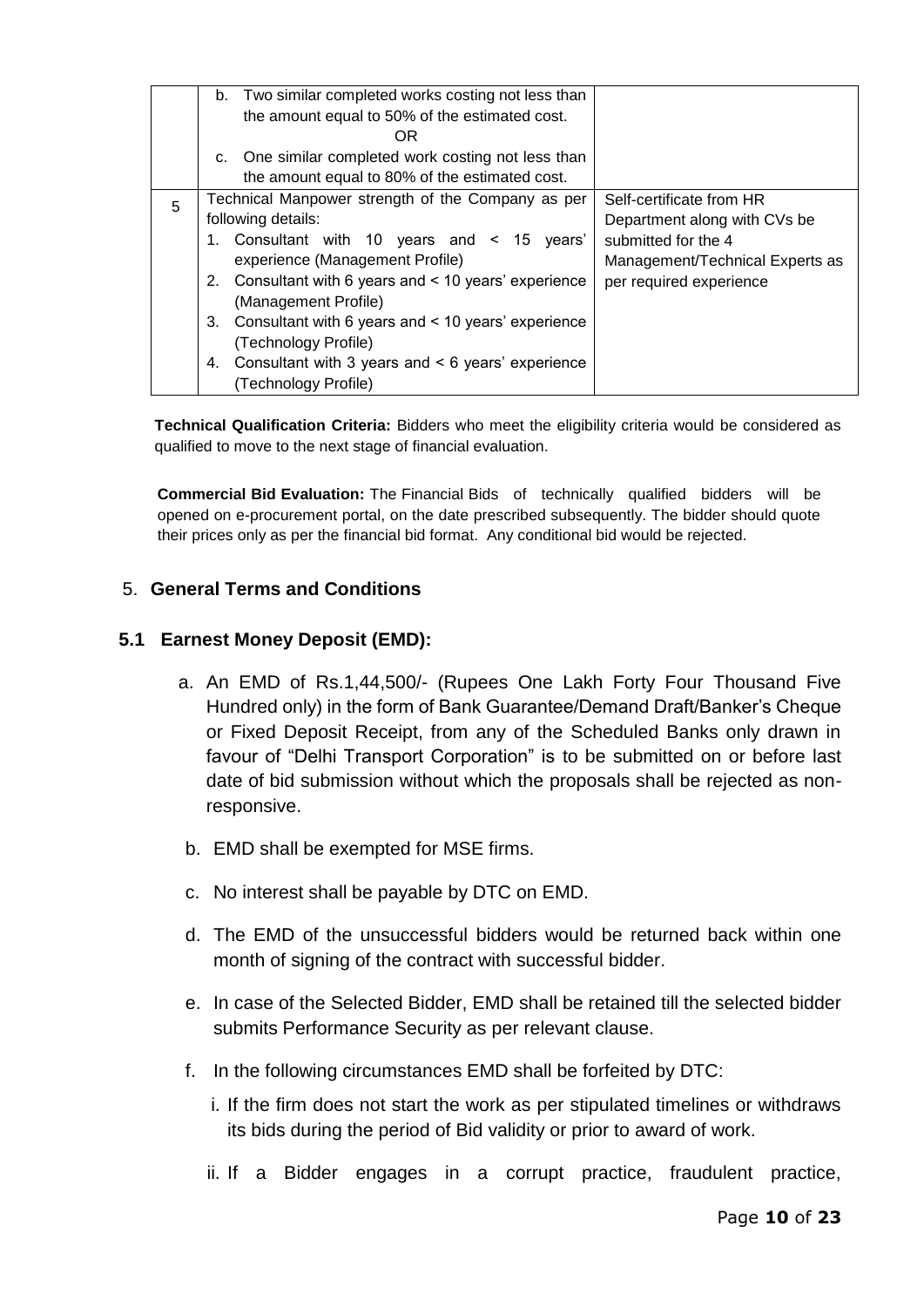coercive/collusive practice, undesirable practice or restrictive practice.

- iii. In case Selected Bidder fails to submit / furnish the Performance Security within the prescribed timeline of document.
- iv. In case the Selected Bidder, commits any breach thereof prior to furnishing the Performance Security.

## **5.2 Performance Security**

- a. The selected PMC will be required to furnish performance security @ 3% of contract value in the form of Bank Guarantee/ Bank Draft / Bankers cheque in favor of "Delhi Transport Corporation" issued by any Nationalized/ Scheduled Commercial Bank payable at Delhi within 15 days from the date of award of contract.
- b. All charges whatsoever such as premium, commission, etc. with respect to the Performance Security shall be borne by the selected PMC.
- c. If the selected PMC fails or neglects to observe or perform any of his obligations under the contract, the Performance Security furnished by the PMC shall be forfeited by DTC.
- d. In case of any extension of contract, the selected PMC shall be liable to suitably extend the validity of the Performance Security.
- e. The Performance Security may be discharged/ returned by DTC upon being satisfied that all the obligations of the selected PMC have been completed successfully.
- f. No interest shall be payable on the Performance Security. Validity period of Performance Security should be up to 60 days beyond the period of contract i.e. upto 19 months from the issuance of the Work Order and shall be extended by the PMC in case of revision of timelines due to retender etc. as per clause 3(xxi).
- g. DTC shall also be entitled to make recoveries from the bills of selected PMC or from Performance Security, or from any other amount due to PMC.

#### **5.3 Instructions to bidder about the tender**

- a) A prospective Bidder requiring any clarification on the tender document may submit their queries, via email to id [dcgmit@dtc.nic.in](mailto:dcgmit@dtc.nic.in) on or before **21.03.2022.**
- b) DTC will host a Pre-Bid Meeting for queries (if any) by the prospective bidders. The representatives of the bidders may attend the pre-bid meeting at their own cost. Date, Time and Venue for the Pre-Bid Meeting is given in above Table-Important Information / Time schedule of Bid.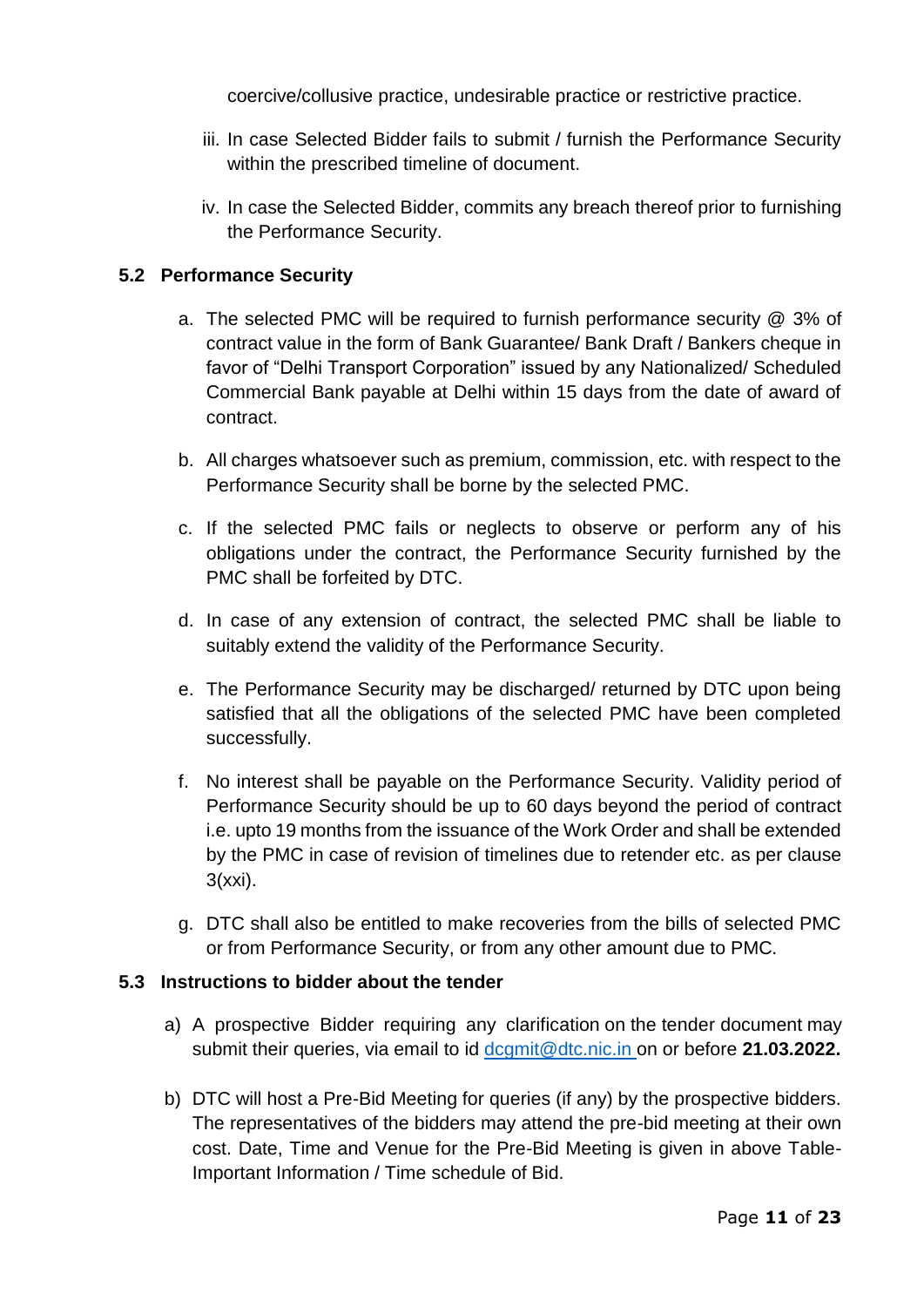- c) This tender is being issued with no financial commitment.
- d) The queries should necessarily be submitted in the following format:

|                                       | <b>REQUEST FOR CLARIFICATION</b>       |                         |                      |  |
|---------------------------------------|----------------------------------------|-------------------------|----------------------|--|
|                                       | Name and Address of the Organization   |                         |                      |  |
| submitting request                    |                                        |                         |                      |  |
|                                       | Name and Position of Person submitting |                         |                      |  |
| request                               |                                        |                         |                      |  |
|                                       | Contact Details of the Organization /  |                         |                      |  |
|                                       | <b>Authorized Representative</b>       |                         |                      |  |
| Tel: Mobile: Fax:                     |                                        |                         |                      |  |
| Email:                                |                                        |                         |                      |  |
| S.                                    | <b>Tender Document</b>                 | Content of the          | <b>Clarification</b> |  |
| No.<br><b>Reference (Section No.,</b> |                                        | <b>Tender requiring</b> | Sought               |  |
| Page No.)                             |                                        | <b>clarification</b>    |                      |  |
|                                       |                                        |                         |                      |  |
| $\overline{2}$                        |                                        |                         |                      |  |

#### **5.4 Submission, Receipt and Opening of Proposal**

- a) The bids shall be submitted in sealed cover to the designated address of Tender Cell of DTC on or before the stipulated date & time.
- b) The bid document shall contain no interlineations or overwriting.
- c) An authorized representative of the PMC shall initial/sign all pages of the bid document.
- d) A letter of authorization of Authorized signatory is also to be submitted along with bid document.
- e) All the pages of the bid document should be numbered.

#### **5.5 Validity of Bid**

- a) PMC's proposal shall be valid for a period of 120 days after the opening date. The proposals with shorter validity period shall be rejected by the DTC as nonresponsive proposal.
- b) Prior to the expiry of the period of validity of the proposal, Delhi Transport Corporation may request the PMC to extend the proposal validity period for an additional specified period of time. PMC may refuse the request and such refusal shall be treated as withdrawal of the proposal.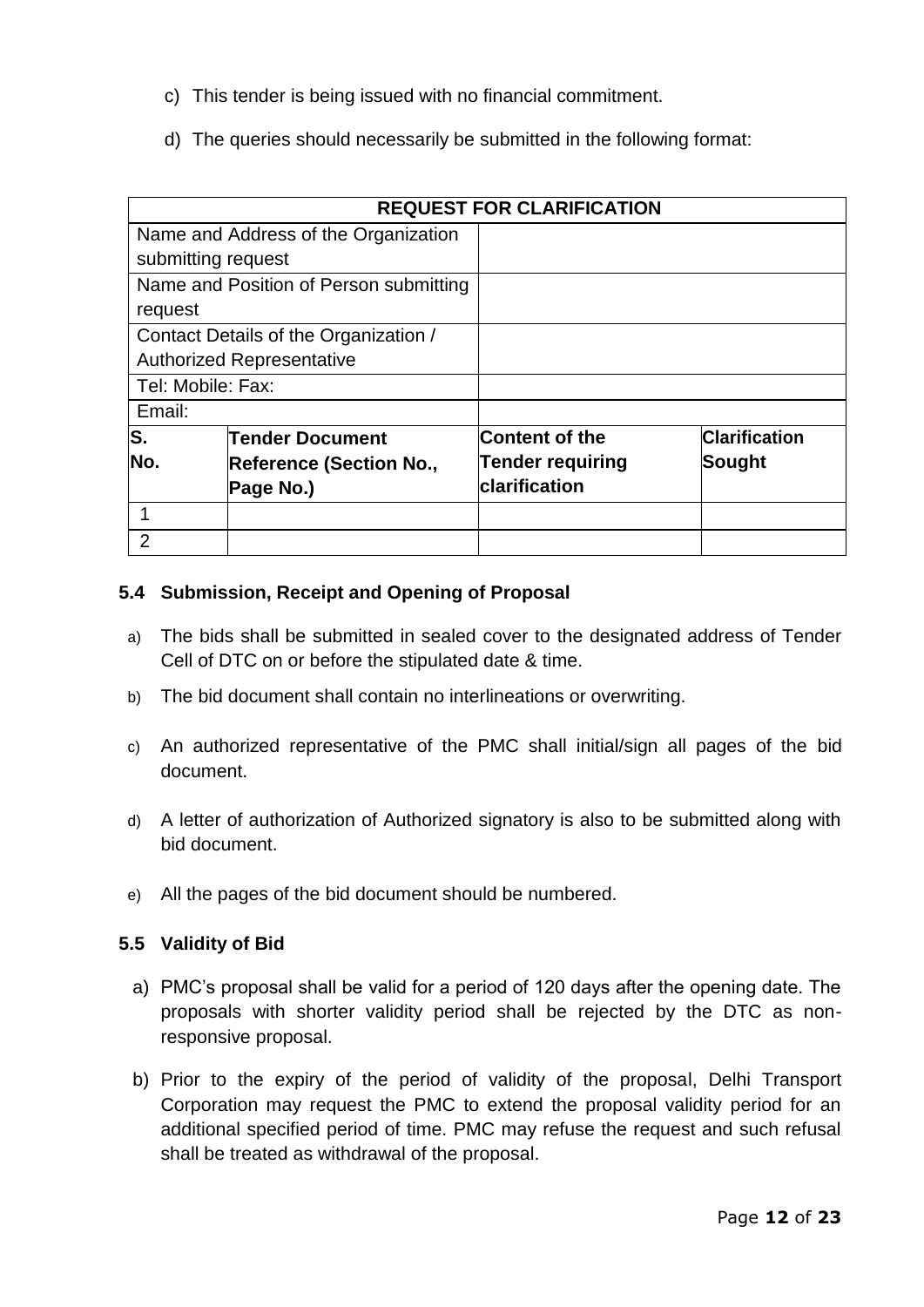## **5.6 DTC's right to terminate the process:**

DTC may terminate this PMC engagement process at any time and without assigning any reason.

#### **5.7 Force Majeure**

Neither Party shall be responsible to the other for any delay or failure in performance of its obligations due to any occurrence commonly known as Force Majeure which is beyond the control of any of the Parties, including, but without limited to, fire, flood, explosion, acts of God or any Governmental body, public disorder, riots, embargoes, or strikes, acts of military authority, epidemics, strikes, lockouts or other labour disputes, insurrections, civil commotion, war, enemy actions.

#### **Measures to be taken:**

- a) A Party affected by an event of Force Majeure shall continue to perform its obligations under the Contract as far as is reasonably practical, and shall take all reasonable measures to minimize the consequences of any event of Force Majeure.
- b) A Party affected by an event of Force Majeure shall notify the other Party of such event as soon as possible, and in any case not later than fourteen (14) days following the occurrence of such event, providing evidence of the nature and cause of such event, and shall similarly give written notice of the restoration of normal conditions as soon as possible.
- c) Any period within which a Party shall, pursuant to this Contract, complete any action or task, shall be extended for a period equal to the time during which such Party was unable to perform such action as a result of Force Majeure.
- d) During the period of their inability to perform the Services as a result of an event of Force Majeure, the Consultant, upon instructions by the Delhi Transport Corporation, shall either: **Demobilize**

**or**

Continue with the Services to the extent possible, in which case the PMC shall continue to be paid proportionately and on pro rata basis, under the terms of this Contract.

e) In the case of disagreement between the Parties as to the existence or extent of Force Majeure, the matter shall be settled according to Clause 5.9.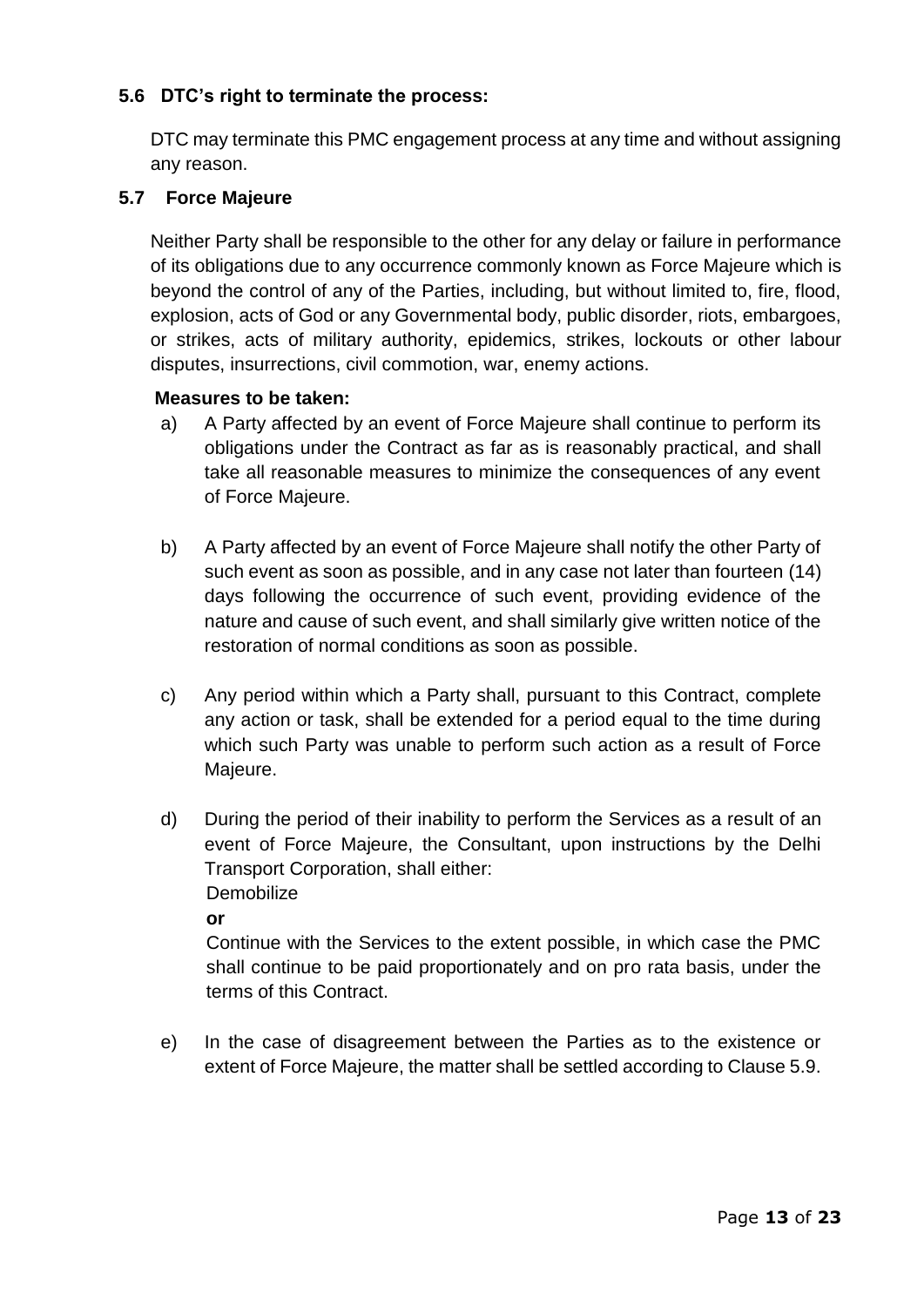### **5.8 Suspension**

The "Delhi Transport Corporation" may, by written notice of suspension to the PMC, suspend all payments to the PMC hereunder if the Consultant firm fails to perform any of its obligations under this Contract, including the carrying out of the Services, provided that such notice of suspension (i) shall specify the nature of the failure, and (ii) shall allow the PMC to remedy such failure, if capable of being remedied, within a period not exceeding thirty (30) days after receipt.

#### **5.9 Arbitration**

All disputes or differences arising out of or in connection with the Contract shall be settled by bilateral discussions. Any dispute, disagreement or question arising out of or relating to the Contract or relating to construction or performance, which cannot be settled amicably, may be resolved through arbitration. In the event of any dispute or difference arising out of or in any way relating to or concerning these presents or effects of these presents, the same shall be referred to the sole arbitrator to be appointed by the Managing Director, Delhi Transport Corporation, Government of NCT of Delhi. Any litigation arising out of this contract shall be filed only in the Courts at Delhi, India.

#### <span id="page-13-0"></span>6. **Responsibility and Standards of Performance of the PMC**

- i. The PMC shall perform the Services and carry out their obligations as above with all due diligence, efficiency and economy, in accordance with generally accepted professional standards and practices, and shall observe sound management practices, and employ appropriate technology and safe and effective equipment, machinery, materials and methods. The PMC shall always act, in respect of any matter relating to this Contract or to the Services, as faithful adviser to the "Delhi Transport Corporation, GNCT of Delhi, and shall at all times support and safeguard the legitimate interests of Delhi Transport Corporation, GNCT of Delhi in any dealings with Third parties.
- ii. The PMC shall be accountable for any advice and for any service rendered to Delhi Transport Corporation, GNCT of Delhi keeping in view norms of ethical business professionalism etc.
- iii. The PMC must act, all times, in the interest of Delhi Transport Corporation, GNCT of Delhi and render any advice/ service with professional integrity.
- iv. The PMC must keep in view transparency, competitiveness, economy, efficiency and equal opportunity to all prospective bidders, while rendering any advice/ service to Delhi Transport Corporation, GNCT of Delhi in regard with matters related to selection of technology and determination of design and specification, mode of tendering, bid eligibility criteria, tender notification, bid evaluation etc.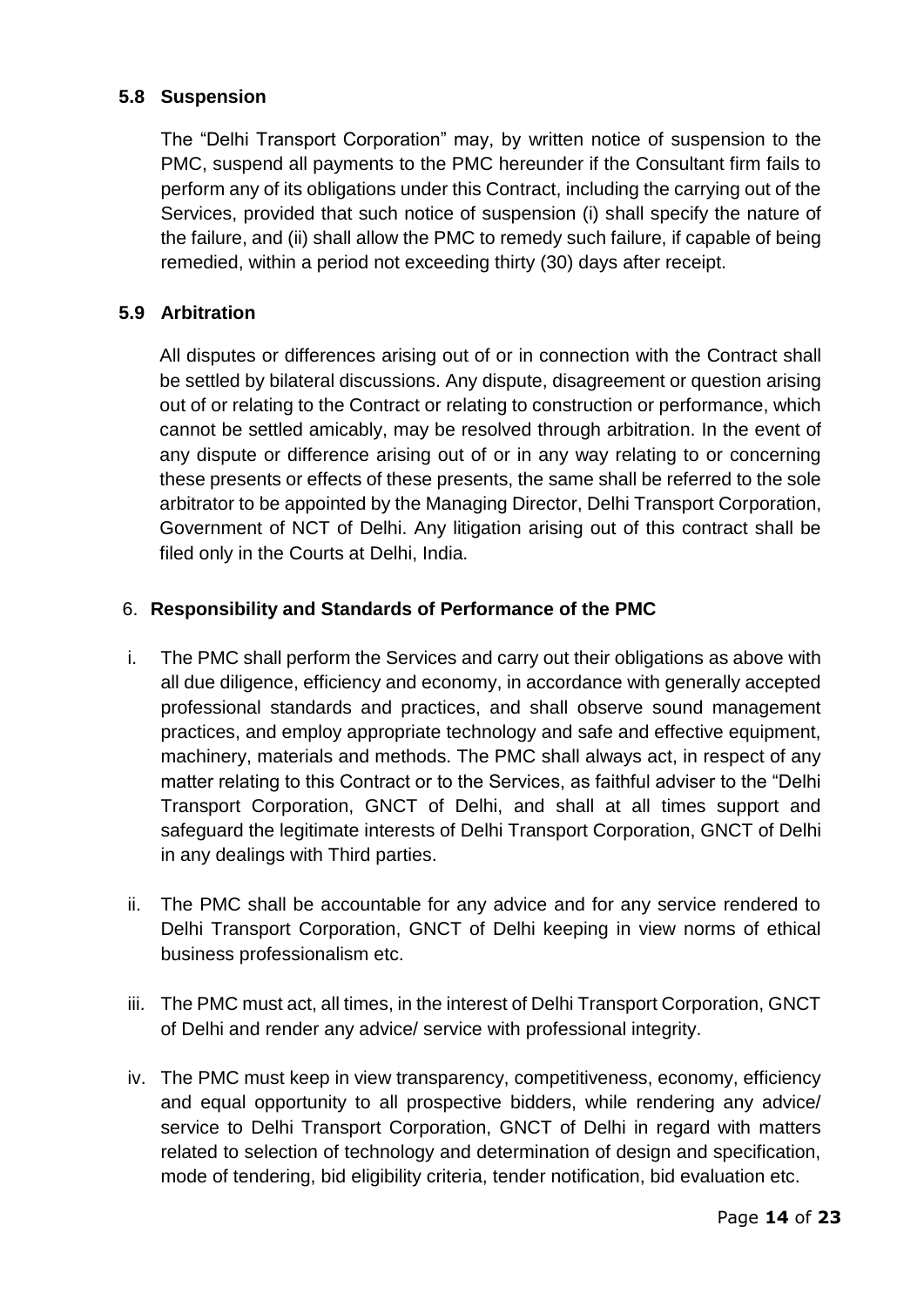### <span id="page-14-0"></span>7. **Payment Terms**

- a) The payments in respect of the Services of PMC shall be made as follows:
	- i. **On submission and acceptance of the Detailed Project Report (DPR) / draft RFP for IA:** 10% of Consultancy Fee + GST.
	- ii. **On publishing the final RFP / Tender Document for IA:** 10% of Consultancy Fee + GST.
	- iii. **On issuance of Work Order and signing of agreement with the successful bidder (IA):** 10% of Consultancy Fee + GST.
	- iv. **After Commissioning, successful User Acceptance Test (UAT) & Rollout of the system by IA:** Remaining 20% of Consultancy Fee + GST.
	- v. **After completion of 12 months of monitoring of the project from date of issuance of Work Order to IA:** Remaining 50% of Consultancy Fee + GST.
- b) Payments will be made after deduction of any penalty etc.
- c) Statutory deductions as per law or any other Order issued by Government/Statutory Body on the subject from time to time shall be made by DTC.
- d) PMC shall not claim payment against pending services or incomplete stages of work.
- *e)* In case of change in rate due to change in Taxes/Duties the rate shall be applicable on pro-rata *basis based on actual Nos. of applicable days.*
- f) The PMC shall submit the invoice for payment when the payment is due as per the agreed terms. The payment shall be released as per the work related milestones achieved and as per the specified percentage.

#### <span id="page-14-1"></span>8. **TimeLine and Penalty**

| S.  | <b>Key Milestone</b>  | <b>Deliverable</b>               | <b>Indicative</b> |
|-----|-----------------------|----------------------------------|-------------------|
| No. |                       |                                  | <b>Timelines</b>  |
| 1   | <b>Issue of Work</b>  | <b>NA</b>                        |                   |
|     | Order/Letter of Award |                                  |                   |
|     | to PMC                |                                  |                   |
| 2   | Requirement           | After Requirement gathering &    | $T + 0.5$ Month   |
|     | gathering & work      | work assessment, presentation to |                   |
|     | assessment for IA     | be given before Committee/DTC    |                   |
| 3   | Submission of the     | Detailed Project Report and      | T+2 Month         |
|     | Project Report & Gap  | submission of draft RFP for      |                   |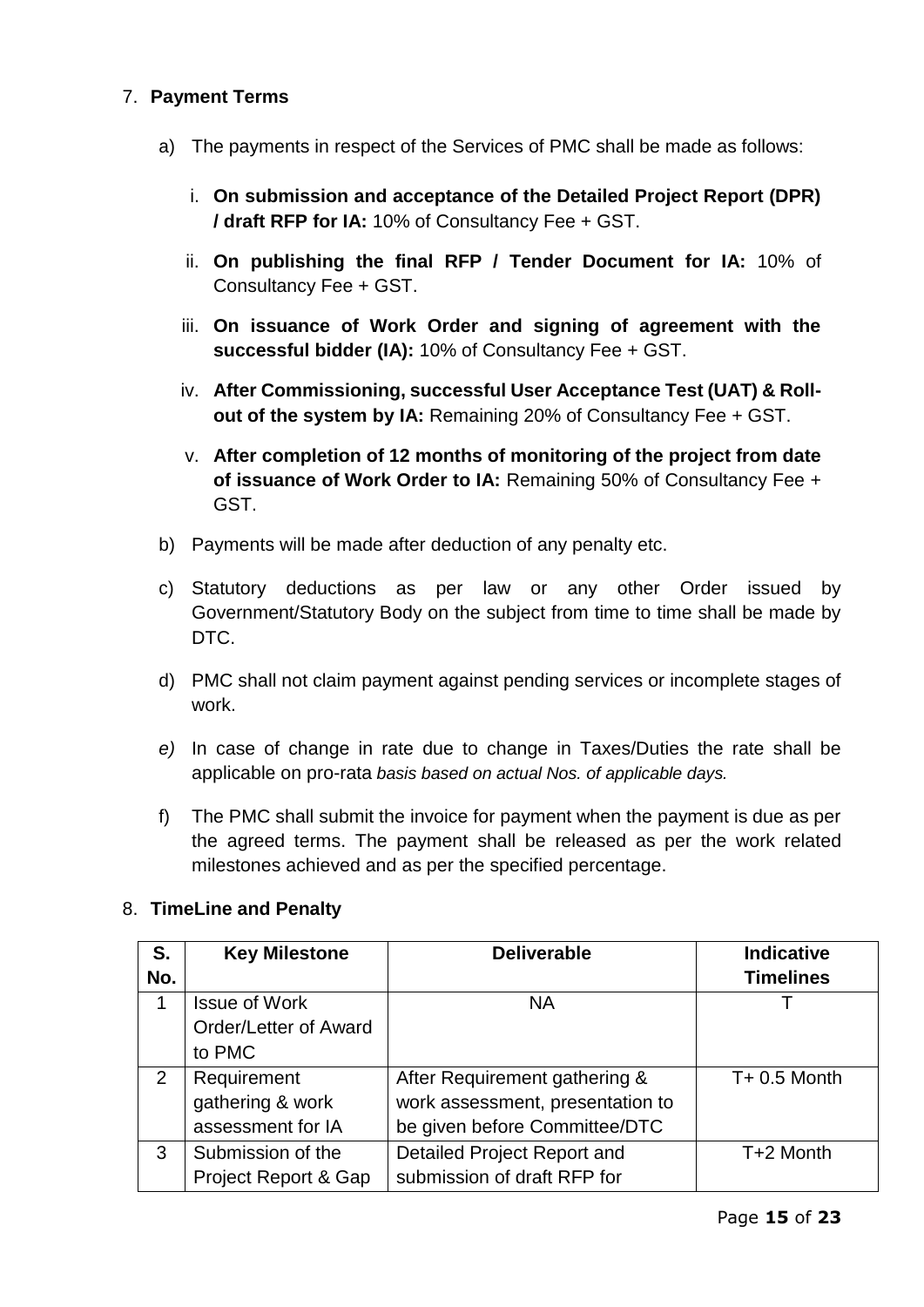|                | <b>Analysis Document</b><br>for preparing RFP<br>document of the<br>Project & cost<br>estimation, NIT &<br>Draft RFP for IA                                                  | engaging IA for ERP and<br>computerization of entire<br>functioning of DTC               |                                                      |
|----------------|------------------------------------------------------------------------------------------------------------------------------------------------------------------------------|------------------------------------------------------------------------------------------|------------------------------------------------------|
| $\overline{4}$ | Publishing the final<br><b>RFP Tender</b><br>Document after<br>approval of DTC                                                                                               | Publishing the final RFP Tender<br><b>Document</b>                                       | $T + 2.5$ Months                                     |
| 5              | Pre-bid Meeting &<br>Response to bidder<br>queries, Proposal<br>evaluation.                                                                                                  | Response to bidder queries & Bids<br><b>Evaluation Report</b><br>(Technical & Financial) | $T + 4.5$ Months                                     |
| 6              | <b>Issuance of work</b><br>order and signing of<br>agreement with the<br>successful bidder (IA)<br>after approval of DTC                                                     | Issuance of work order and signing<br>of agreement with the successful<br>bidder (IA)    | T+5 Months                                           |
| $\overline{7}$ | Monitoring of the<br>project from date of<br>issuance of Work<br>Order to IA                                                                                                 | Monitoring of the ERP project after<br>issuance of Work Order to IA                      | 12 months after<br>issuance of Work<br>Order         |
| 8              | <b>After Commissioning</b><br>and before Roll out of<br>Project in all<br>Depots/Units by IA,<br>PMC will organize the<br><b>User Acceptance Test</b><br>(UAT) of the system | UAT document of the system for its<br>successful implementation                          | To be conducted<br>after successful<br>commissioning |

*\*Penalty: DPR and draft RFP for the "Selection of an Implementing Agency (IA) for Preparation of SRS/FRS, Design, Develop, Testing, Implementation, Training & Maintenance of Enterprise Resource Planning (ERP) with e-Office, digitization of records to be used in ERP, computerization of entire functioning of DTC" will be submitted within 8 weeks from the date of issuance of the work order. A penalty of Rs. 5,000/- shall be levied for each day's delay. In case delay is more than 30 days, the work awarded to the selected consultant may be cancelled and Performance bank guarantee will be forfeited partly or fully as the MD, DTC decides.*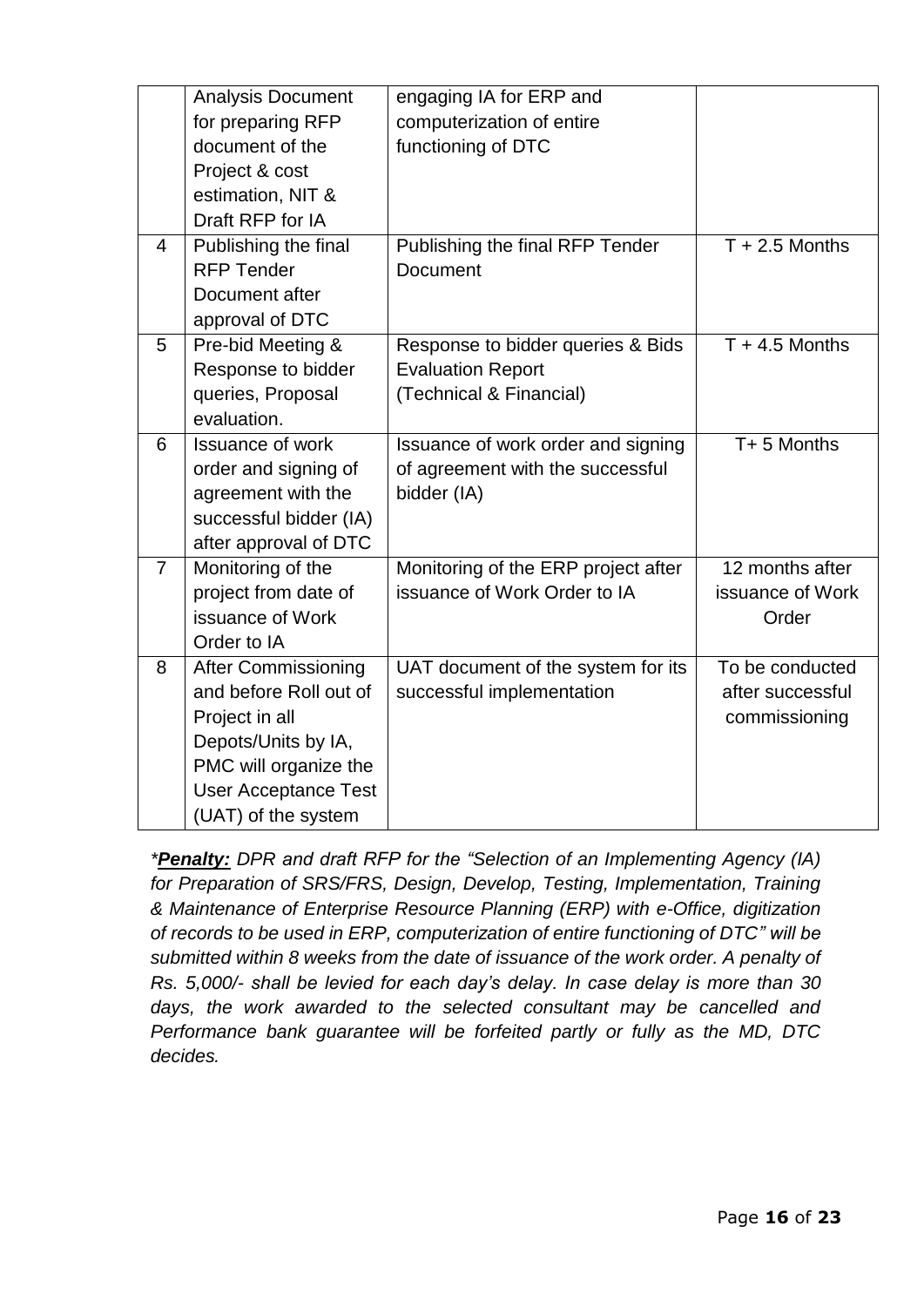#### <span id="page-16-0"></span>**9. Formats for PMC**

# **(On PMC Letter Head) Format-1 - Covering Letter**

To,

Dy. Chief General Manager-(IT) Delhi Transport Corporation, I.T Deptt., I.P. Estate, New Delhi-110 002.

# **Reference: Tender for Engagement of Project Management Consultant (PMC) to Pilot the Tender of "Selection of an Implementing Agency (IA) for Preparation of SRS/FRS, Design, Develop, Testing, Implementation, Training & Maintenance of Enterprise Resource Planning (ERP) with e-Office, digitization of records to be used in ERP, computerization of entire functioning of DTC"**

Sir,

- 1. This is to notify you that our company intends to submit a proposal in response to the DTC Tender no. **Example 20** dated
- 2. Primary and Secondary contact information for our company are as under:

|                      | <b>Primary Contact</b> | <b>Secondary Contact</b> |
|----------------------|------------------------|--------------------------|
| Name:                |                        |                          |
| Title:               |                        |                          |
| <b>Company Name:</b> |                        |                          |
| <b>Address:</b>      |                        |                          |
| <b>Phone</b>         |                        |                          |
| <b>Mobile:</b>       |                        |                          |
| E-Mail               |                        |                          |

- 3. We confirm that the information contained in this response or any part thereof, including its exhibits, and other documents and instruments delivered or to be delivered are true, accurate, verifiable and complete. The response includes all information necessary to ensure that the statements therein do not in whole or in part mislead DTC in its short listing process.
- 4. We fully understand and agree to comply that verification, if any of the information provided here is found to be misleading the short listing process or unduly favors our company in the short listing process, we are liable to be dismissed from the selection process.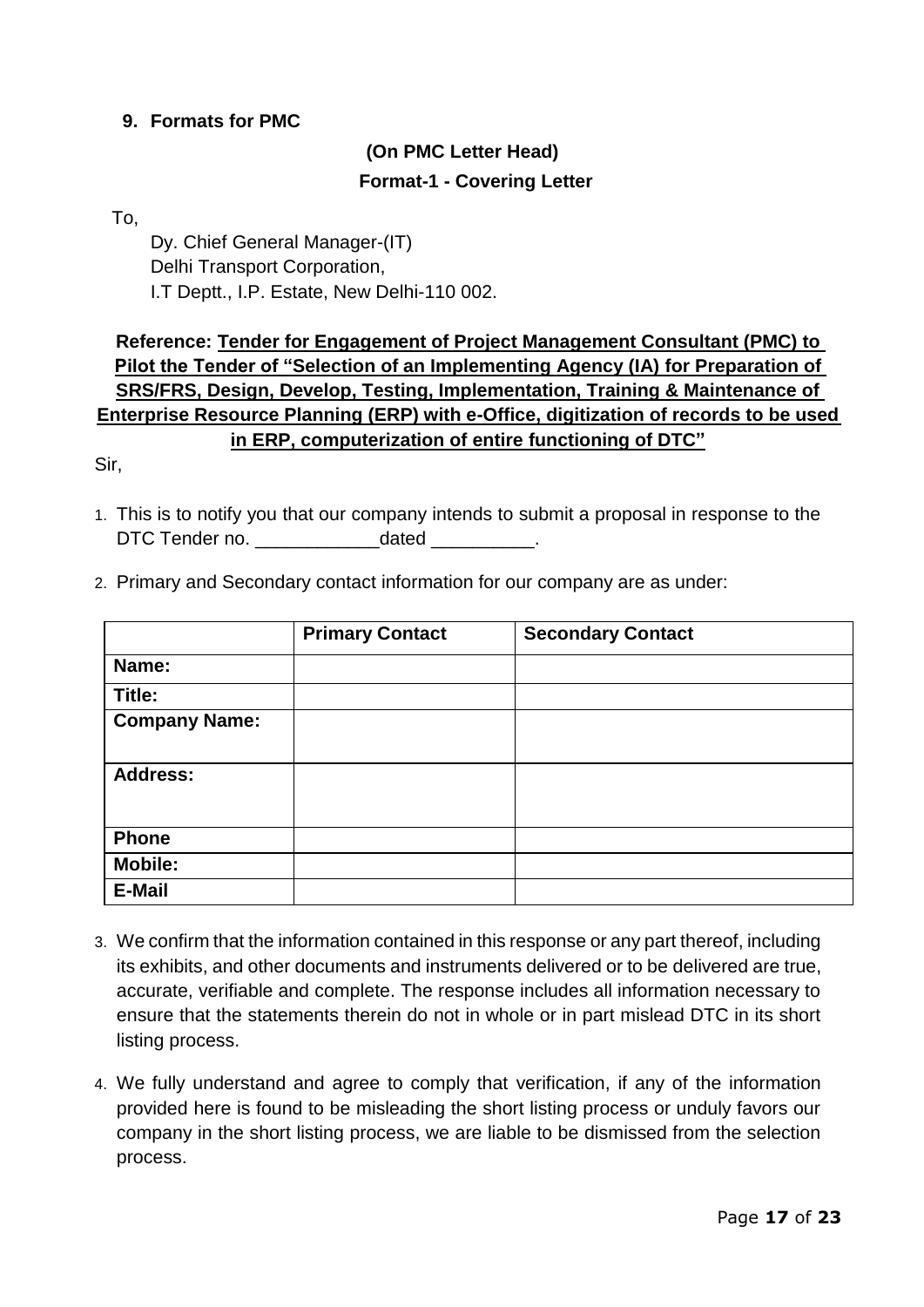- 5. It is hereby confirmed that I/We are entitled to act on behalf of our corporation/company/firm/organization and empowered to sign this document as well as such other documents, which may be required in this connection.
- 6. This response to tender is valid for 120 days from the last date of submission of bids.
- 7. The proposal contains number of pages duly numbered and signed by the authorized signatory.

Duly authorized to sign the tender response for and on behalf of (Firm name),

Yours sincerely,

**(Signature)**

**Authorized Representative**

**Name: Designation: Name of the Company: Address: Date: (Seal/Stamp of PMC)**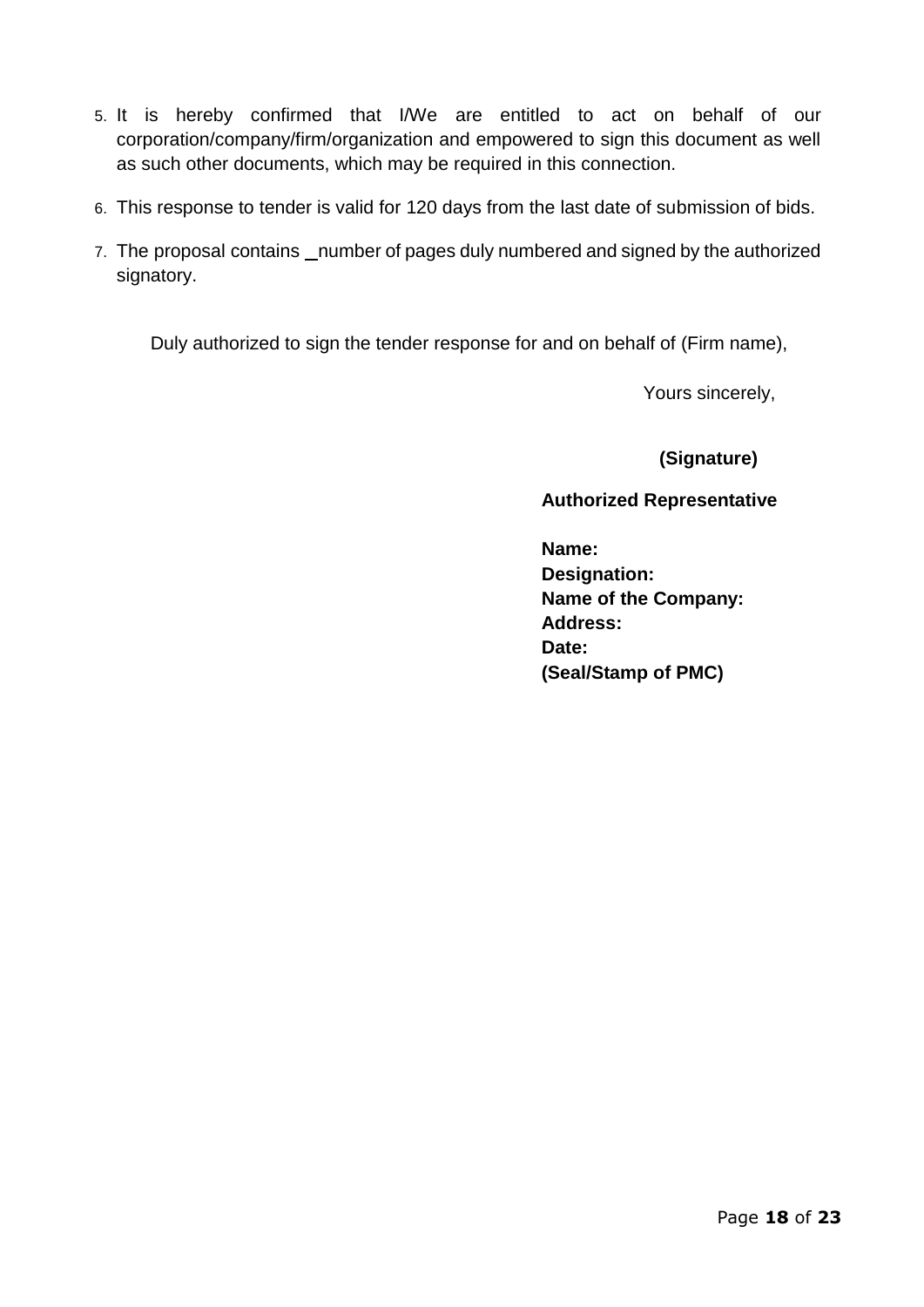## **(On PMC Letter Head)**

## **Format-2 Certificate to Authorize Signatories**

#### **DTC Tender Reference no.------------------- dated --------------**

I, eertify that I am the Company Secretary or The Secretary of and that who signed the above response is authorized to bind corporation/ company by authority of its governing body.

**(Signature)**

**Authorized Representative**

**(PMC Firm Seal)**

**Date:**

----------------------------------------------------------------------------------------------------------------------

## **Format-3 Undertaking of Blacklisting**

**To,**

**Dy. Chief General Manager-(IT) Delhi Transport Corporation, I.T Deptt, I.P. Estate, New Delhi-110002.**

**Reference: Tender for Engagement of Project Management Consultant (PMC) to Pilot the Tender of "Selection of an Implementing Agency (IA) for Preparation of SRS/FRS, Design, Develop, Testing, Implementation, Training & Maintenance of Enterprise Resource Planning (ERP) with e-Office, digitization of records to be used in ERP, computerization of entire functioning of DTC"**

Tender Reference no.-------------------

This is to certify that <<COMPANY NAME>> hasn't been blacklisted by any State/Central Government/PSU/ Autonomous Body (Under Any government law) in India as on last date of submission of the Bid.

**(Signature)**

**Authorized Representative** (Company Seal & Stamp)

Page **19** of **23**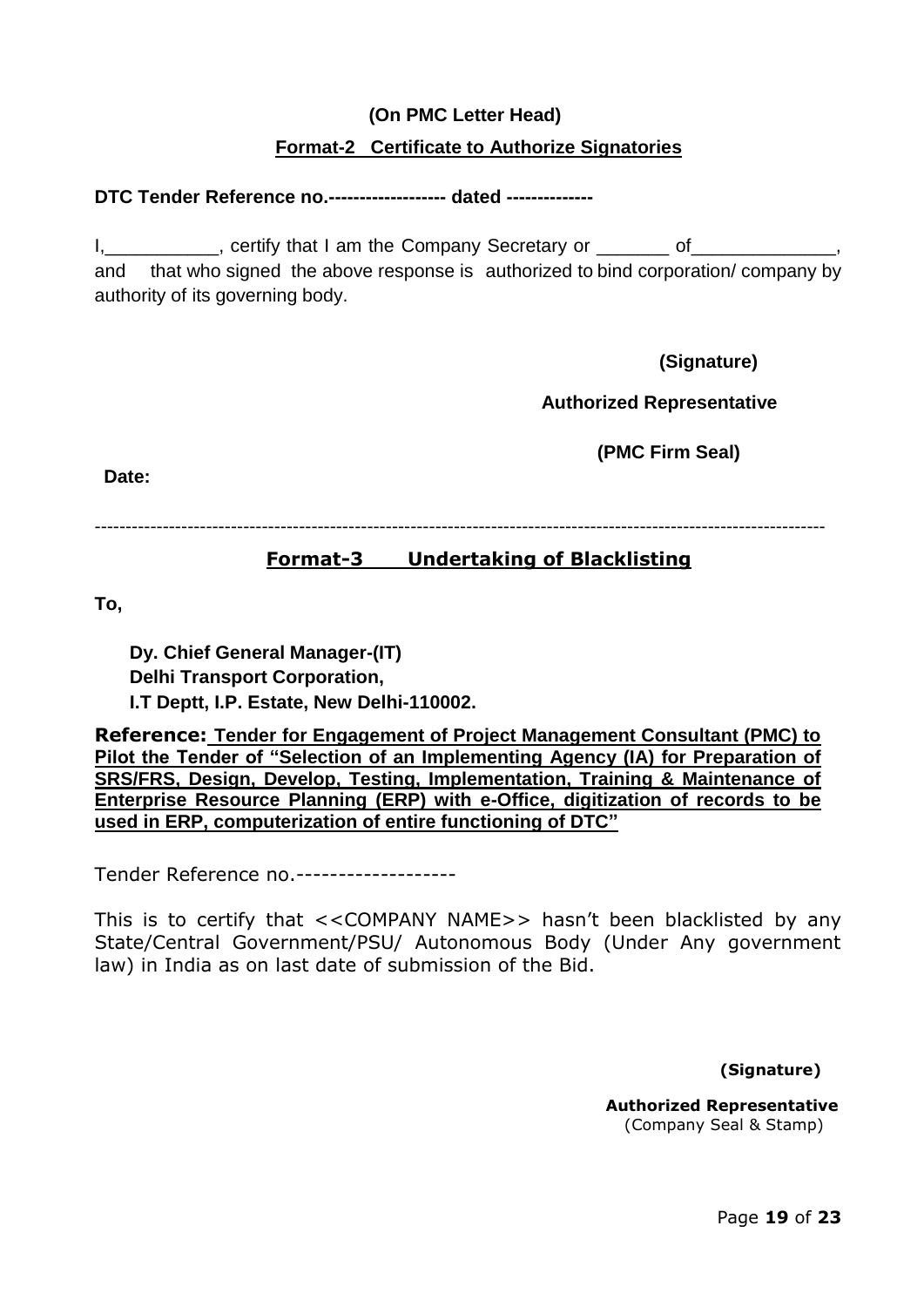# (On PMC Letter Head) **Format-4 Organizational Details**

# **1. Organizational Details**

| Details of the Organization                                        |  |
|--------------------------------------------------------------------|--|
| <b>Name</b>                                                        |  |
| Nature of business in India                                        |  |
| Date of Incorporation                                              |  |
| Date of Commencement of Business                                   |  |
| <b>Address of the Headquarters</b>                                 |  |
| Address of the Registered Office in India                          |  |
| <b>Other Relevant Information</b>                                  |  |
| <b>Mandatory Supporting Documents:</b>                             |  |
| (a) Certificate of Incorporation from Registrar of Companies (ROC) |  |

# **2. Financial Strength Details**

| S.             | <b>Financial Information</b>                                                                                          | FY 2018-19 | FY 2019-20 | FY 2020-21 |
|----------------|-----------------------------------------------------------------------------------------------------------------------|------------|------------|------------|
| No.            |                                                                                                                       |            |            |            |
| 1              | Total Revenue (in INR)                                                                                                |            |            |            |
| $\overline{2}$ | <b>Total Revenue in General</b>                                                                                       |            |            |            |
|                | Consultancy work(in INR)                                                                                              |            |            |            |
| 3              | Profit Before Tax (in INR)                                                                                            |            |            |            |
| 4              | <b>Other Relevant Information</b>                                                                                     |            |            |            |
|                | <b>Mandatory Supporting Documents: CA certificate of Turnover.</b>                                                    |            |            |            |
|                | *In Case of two or more PMC firms will quote same rates then the PMC with more Turn Ovel<br>will be given preference. |            |            |            |

# **3. Consultancy Experience for last 3 years**

| <b>Bid Specific Consultancy experience</b> |  |
|--------------------------------------------|--|
| <b>General Information</b>                 |  |
| Name of the project                        |  |
| Client for which the project was           |  |
| executed                                   |  |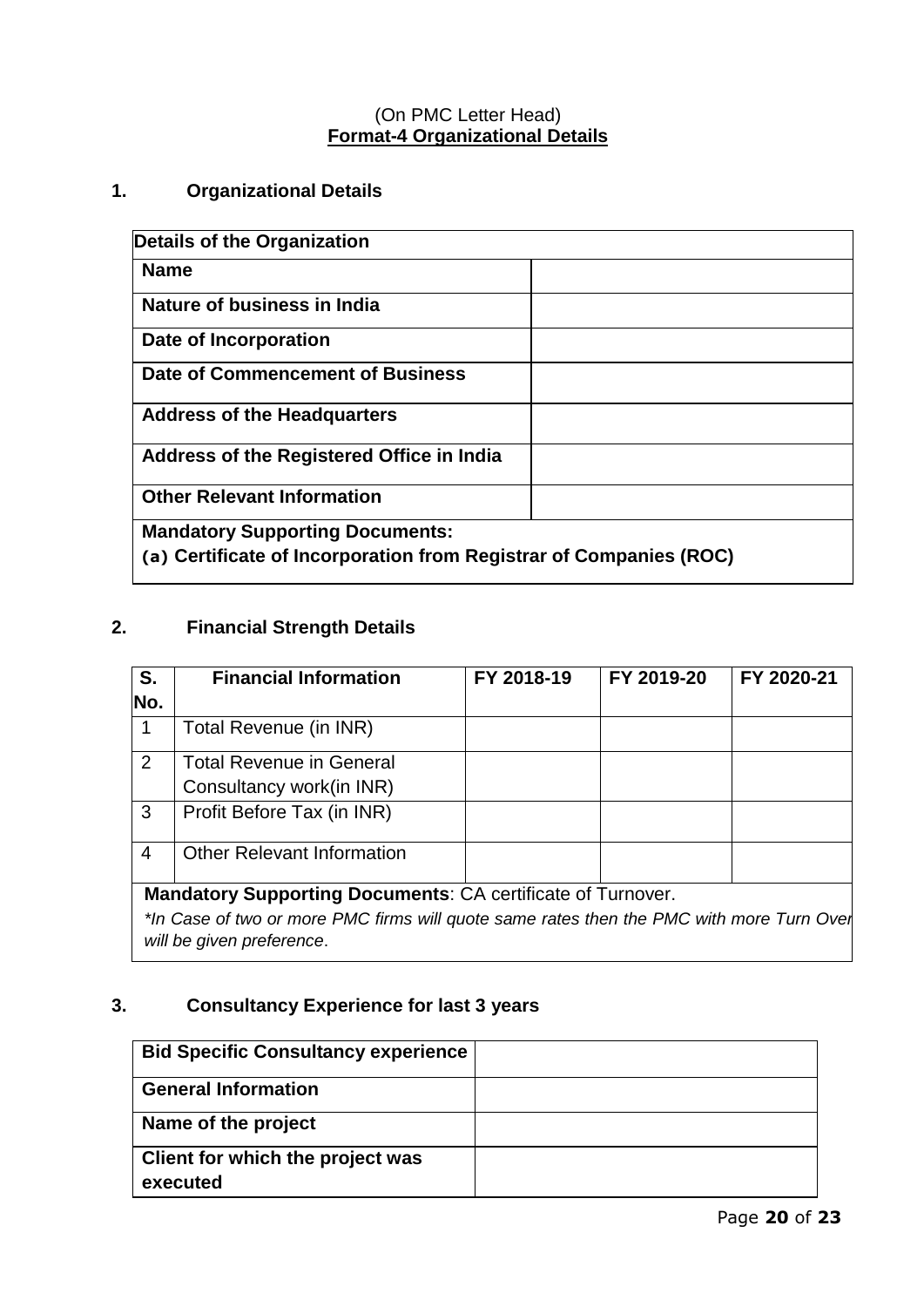| Name and contact details of the                                              |  |  |
|------------------------------------------------------------------------------|--|--|
| client                                                                       |  |  |
| <b>Project Details</b>                                                       |  |  |
| Description of the project                                                   |  |  |
| <b>Scope of services</b>                                                     |  |  |
| <b>Other Details</b>                                                         |  |  |
| Total cost of the project                                                    |  |  |
| Total cost of the services provided                                          |  |  |
| by the bidder                                                                |  |  |
| Duration of the project (no. of                                              |  |  |
| months, start date, completion date,                                         |  |  |
| current status)                                                              |  |  |
| <b>Other Relevant Information</b>                                            |  |  |
| <b>Mandatory Supporting Documents:</b>                                       |  |  |
| a) Copy of the Work Order issued by the client and a certificate to indicate |  |  |

**the successful completion of the projects/ under process.**

**(Signature)**

**Authorized Representative**

**(PMC Firm Seal)**

**Date:**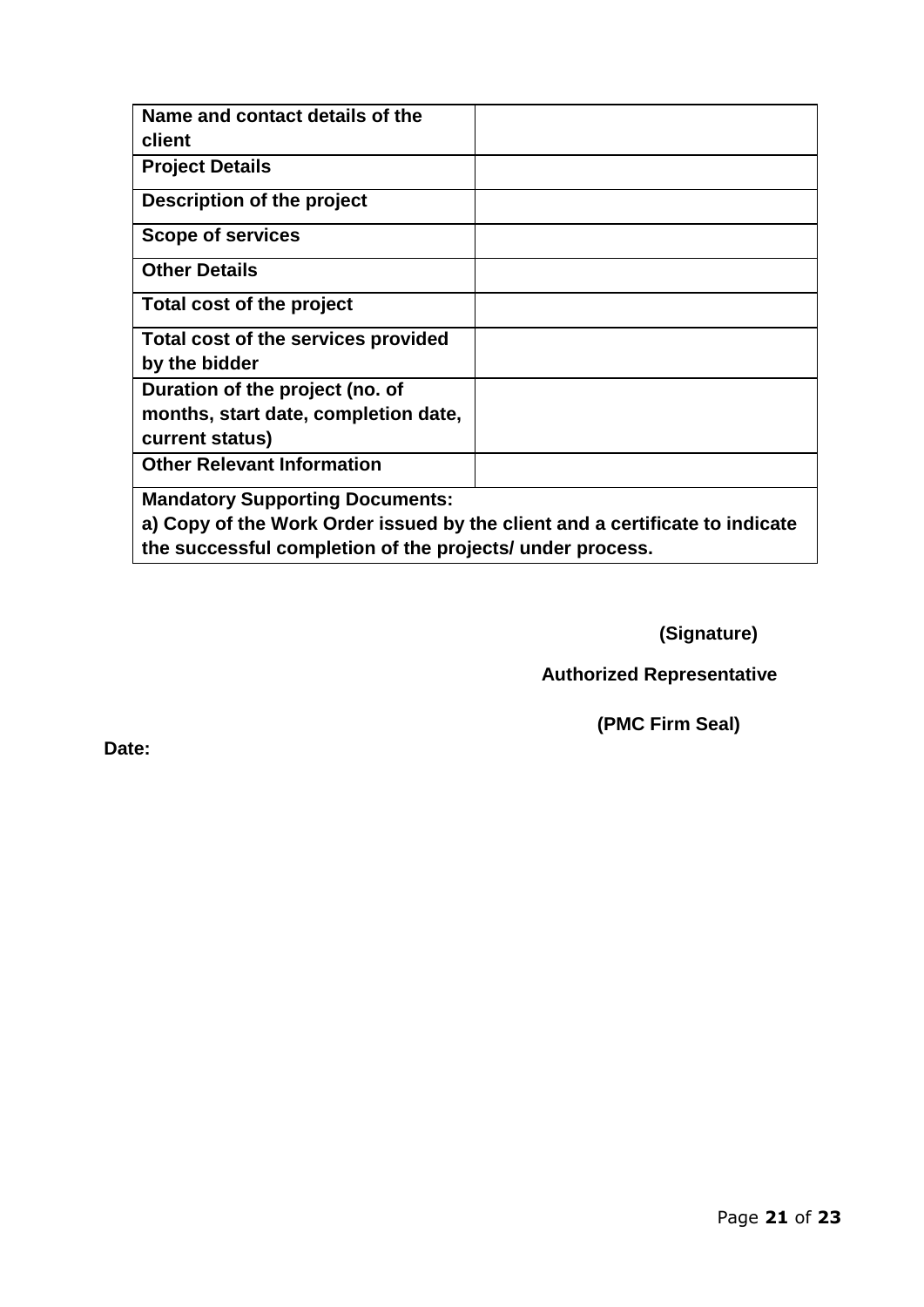# **(On PMC Letter Head) Format-5: Tender T&C Acceptance Letter**

### **To,**

**Dy. Chief General Manager-(IT) Delhi Transport Corporation, I.T Deptt, I.P. Estate, New Delhi-110002.**

**Reference: Tender for Engagement of Project Management Consultant (PMC) to Pilot the Tender of "Selection of an Implementing Agency (IA) for Preparation of SRS/FRS, Design, Develop, Testing, Implementation, Training & Maintenance of Enterprise Resource Planning (ERP) with e-Office, digitization of records to be used in ERP, computerization of entire functioning of DTC"**

Tender Reference no.-------------------

Sir/Madam,

- 1. I/ We have downloaded/obtained the tender document(s) for the above mentioned 'Tender / Work' from the web site(s) namely: https://govtprocurement.delhi.gov.in/nicgep/app
- 2. I/We hereby certify that I/We have read entire terms and conditions of the tender documents, which form part of the Contract Agreement and I/We shall abide hereby the terms / conditions / clauses contained therein.
- 3. The corrigendum(s) issued from time to time by your department/ organization too have also been taken into consideration, while submitting this acceptance letter.
- 4. I/We hereby unconditionally accept the tender conditions of abovementioned tender document(s) / corrigendum(s) in totality/entirely and without any additional terms and conditions.
- 5. In case any provisions of this tender are found violated, your department/ organization shall be at liberty to reject this tender / bid including the forfeiture of the full said earnest money deposit absolutely and we shall not have any claim/ right against dept. in satisfaction of this condition.

**(Signature)**

**Authorized Representative (Company Seal & Stamp)**